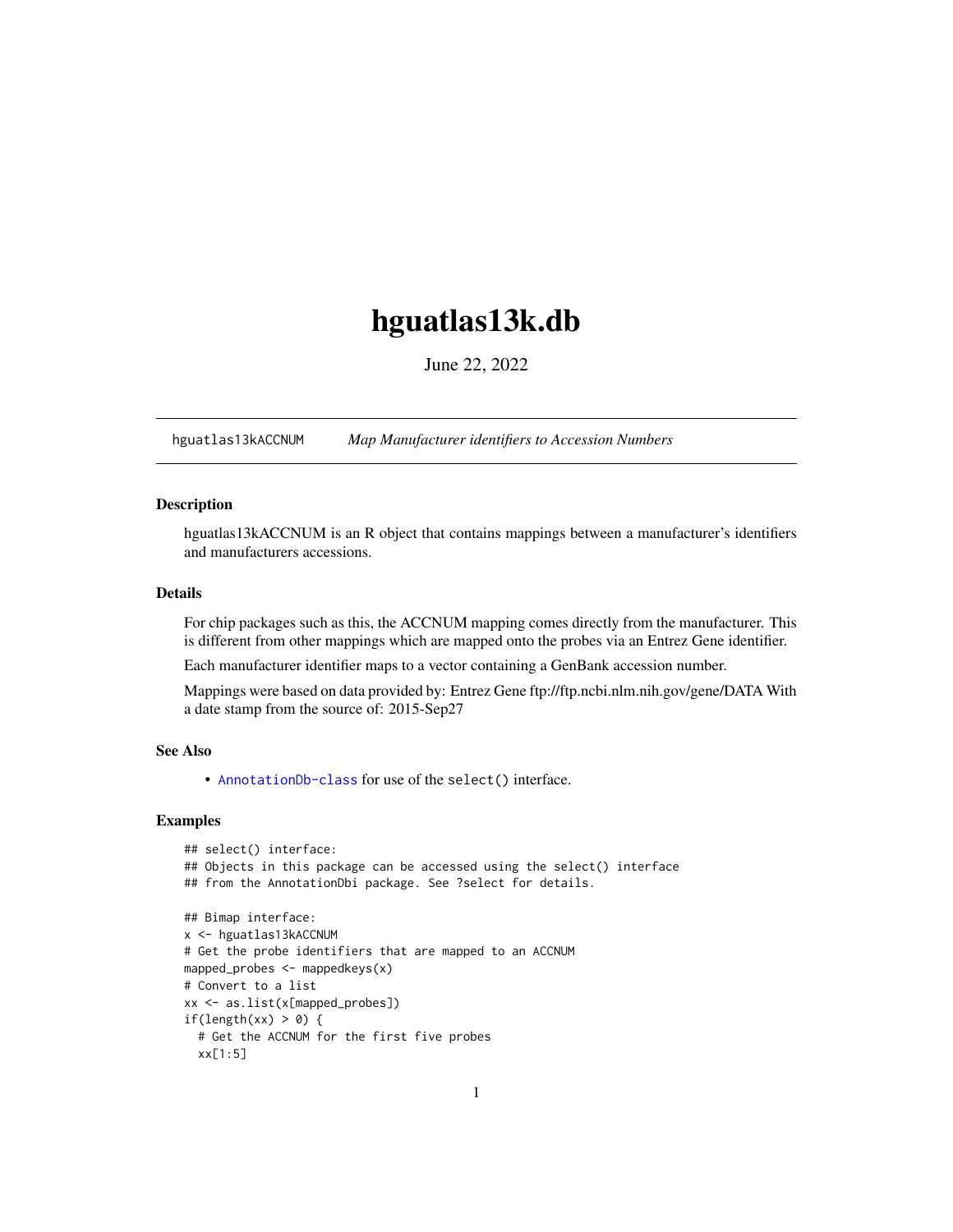```
# Get the first one
 xx[[1]]
}
```

```
hguatlas13kALIAS2PROBE
```
*Map between Common Gene Symbol Identifiers and Manufacturer Identifiers*

#### Description

hguatlas13kALIAS is an R object that provides mappings between common gene symbol identifiers and manufacturer identifiers.

## Details

Each gene symbol is mapped to a named vector of manufacturer identifiers. The name represents the gene symbol and the vector contains all manufacturer identifiers that are found for that symbol. An NA is reported for any gene symbol that cannot be mapped to any manufacturer identifiers.

This mapping includes ALL gene symbols including those which are already listed in the SYMBOL map. The SYMBOL map is meant to only list official gene symbols, while the ALIAS maps are meant to store all used symbols.

Mappings were based on data provided by: Entrez Gene ftp://ftp.ncbi.nlm.nih.gov/gene/DATA With a date stamp from the source of: 2015-Sep27

#### See Also

• [AnnotationDb-class](#page-0-0) for use of the select() interface.

```
## select() interface:
## Objects in this package can be accessed using the select() interface
## from the AnnotationDbi package. See ?select for details.
## Bimap interface:
# Convert the object to a list
xx <- as.list(hguatlas13kALIAS2PROBE)
if(length(xx) > 0){
    # Get the probe identifiers for the first two aliases
    xx[1:2]
   # Get the first one
   xx[[1]]
}
```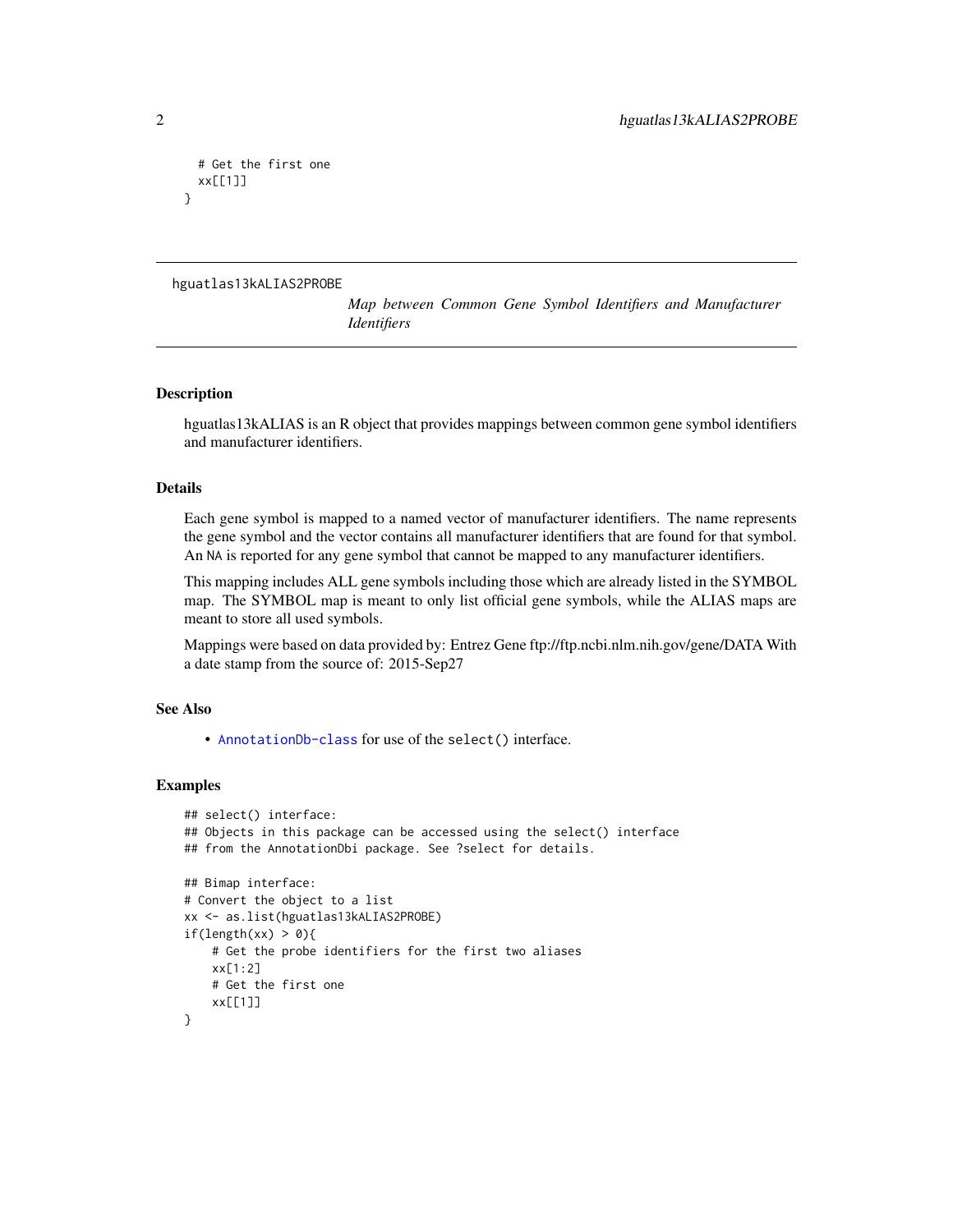<span id="page-2-0"></span>

#### Description

Welcome to the hguatlas13k.db annotation Package. The purpose of this package is to provide detailed information about the hguatlas13k platform. This package is updated biannually.

Objects in this package are accessed using the select() interface. See ?select in the AnnotationDbi package for details.

#### See Also

• [AnnotationDb-class](#page-0-0) for use of keys(), columns() and select().

#### Examples

```
## select() interface:
## Objects in this package can be accessed using the select() interface
## from the AnnotationDbi package. See ?select for details.
columns(hguatlas13k.db)
## Bimap interface:
## The 'old style' of interacting with these objects is manipulation as
## bimaps. While this approach is still available we strongly encourage the
## use of select().
ls("package:hguatlas13k.db")
```
hguatlas13kCHR *Map Manufacturer IDs to Chromosomes*

#### **Description**

hguatlas13kCHR is an R object that provides mappings between a manufacturer identifier and the chromosome that contains the gene of interest.

#### Details

Each manufacturer identifier maps to a vector of chromosomes. Due to inconsistencies that may exist at the time the object was built, the vector may contain more than one chromosome (e.g., the identifier may map to more than one chromosome). If the chromosomal location is unknown, the vector will contain an NA.

Mappings were based on data provided by: Entrez Gene ftp://ftp.ncbi.nlm.nih.gov/gene/DATA With a date stamp from the source of: 2015-Sep27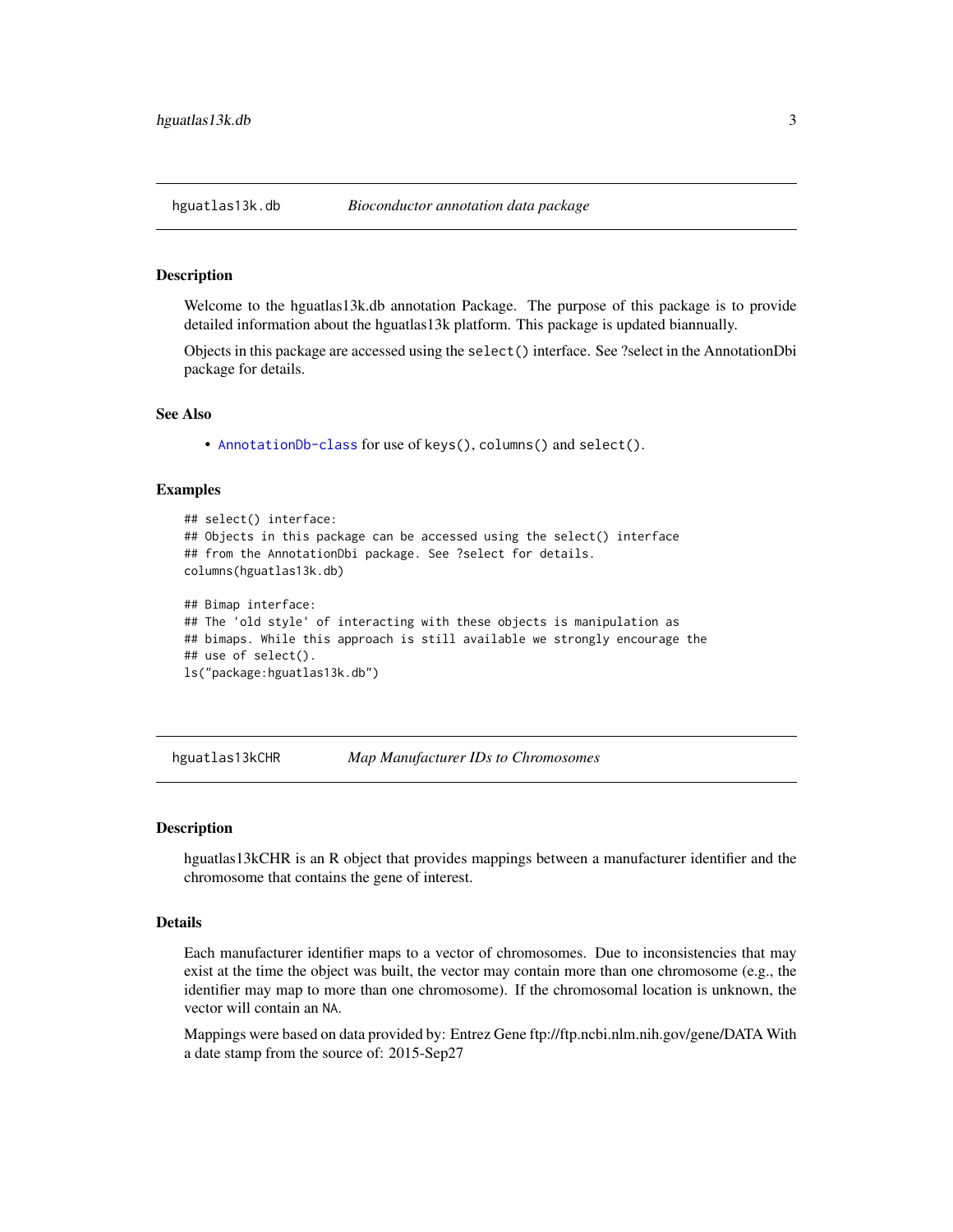## <span id="page-3-0"></span>See Also

• [AnnotationDb-class](#page-0-0) for use of the select() interface.

#### Examples

```
## select() interface:
## Objects in this package can be accessed using the select() interface
## from the AnnotationDbi package. See ?select for details.
## Bimap interface:
x <- hguatlas13kCHR
# Get the probe identifiers that are mapped to a chromosome
mapped_probes <- mappedkeys(x)
# Convert to a list
xx <- as.list(x[mapped_probes])
if(length(xx) > 0) {
  # Get the CHR for the first five probes
  xx[1:5]
  # Get the first one
  xx[[1]]
}
```
hguatlas13kCHRLENGTHS *A named vector for the length of each of the chromosomes*

#### Description

hguatlas13kCHRLENGTHS provides the length measured in base pairs for each of the chromosomes.

## Details

This is a named vector with chromosome numbers as the names and the corresponding lengths for chromosomes as the values.

Total lengths of chromosomes were derived by calculating the number of base pairs on the sequence string for each chromosome.

#### See Also

• [AnnotationDb-class](#page-0-0) for use of the select() interface.

```
## select() interface:
```
- ## Objects in this package can be accessed using the select() interface
- ## from the AnnotationDbi package. See ?select for details.
- ## Bimap interface: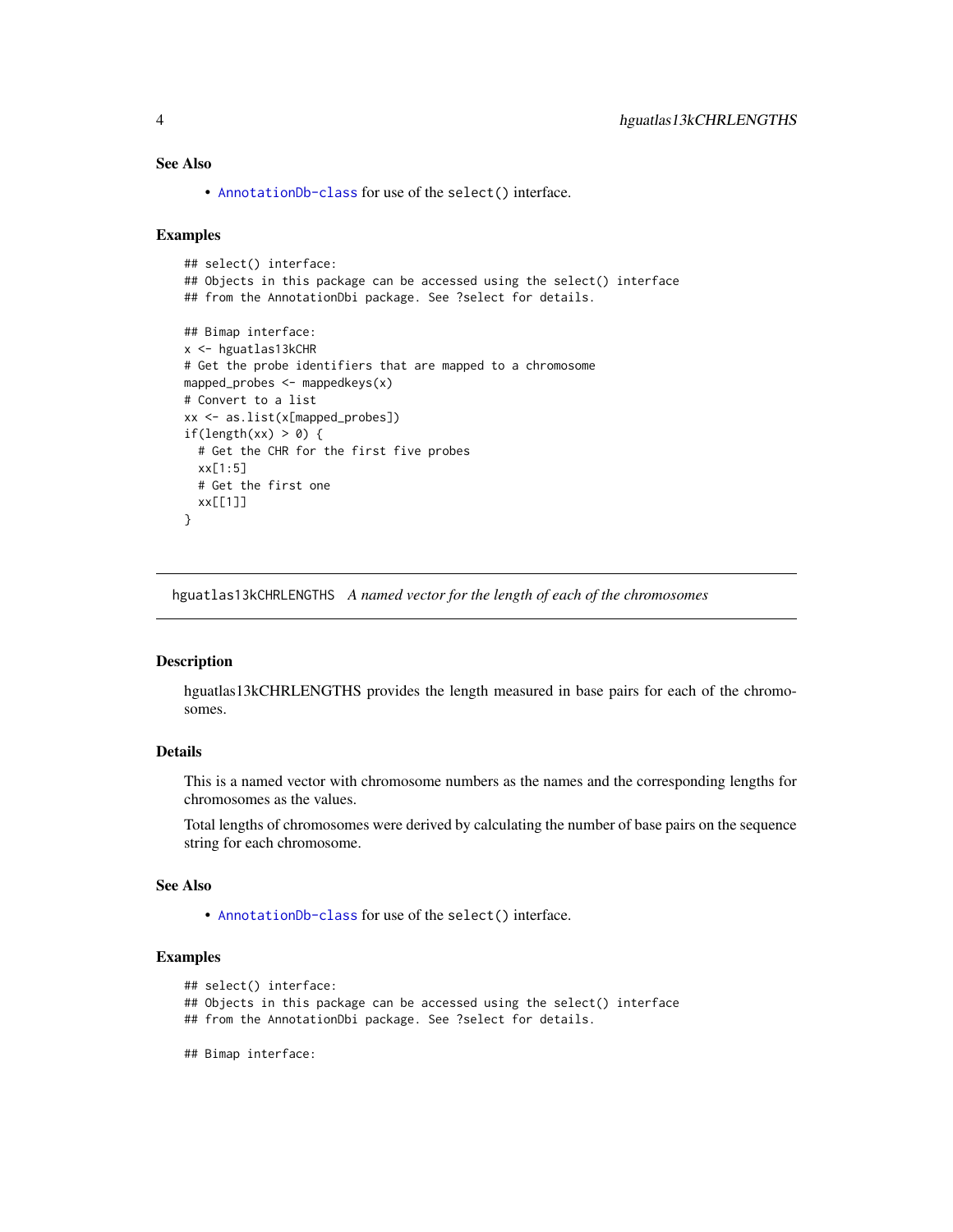## <span id="page-4-0"></span>hguatlas13kCHRLOC 5

```
tt <- hguatlas13kCHRLENGTHS
# Length of chromosome 1
tt["1"]
```
hguatlas13kCHRLOC *Map Manufacturer IDs to Chromosomal Location*

#### Description

hguatlas13kCHRLOC is an R object that maps manufacturer identifiers to the starting position of the gene. The position of a gene is measured as the number of base pairs.

The CHRLOCEND mapping is the same as the CHRLOC mapping except that it specifies the ending base of a gene instead of the start.

#### Details

Each manufacturer identifier maps to a named vector of chromosomal locations, where the name indicates the chromosome. Due to inconsistencies that may exist at the time the object was built, these vectors may contain more than one chromosome and/or location. If the chromosomal location is unknown, the vector will contain an NA.

Chromosomal locations on both the sense and antisense strands are measured as the number of base pairs from the p (5' end of the sense strand) to q (3' end of the sense strand) arms. Chromosomal locations on the antisense strand have a leading "-" sign (e. g. -1234567).

Since some genes have multiple start sites, this field can map to multiple locations.

Mappings were based on data provided by: UCSC Genome Bioinformatics (Homo sapiens) ftp://hgdownload.cse.ucsc.edu/go With a date stamp from the source of: 2010-Mar22

#### See Also

• [AnnotationDb-class](#page-0-0) for use of the select() interface.

```
## select() interface:
## Objects in this package can be accessed using the select() interface
## from the AnnotationDbi package. See ?select for details.
## Bimap interface:
x <- hguatlas13kCHRLOC
# Get the probe identifiers that are mapped to chromosome locations
mapped_probes <- mappedkeys(x)
# Convert to a list
xx <- as.list(x[mapped_probes])
if(length(xx) > 0) {
 # Get the CHRLOC for the first five probes
 xx[1:5]
 # Get the first one
 xx[[1]]
}
```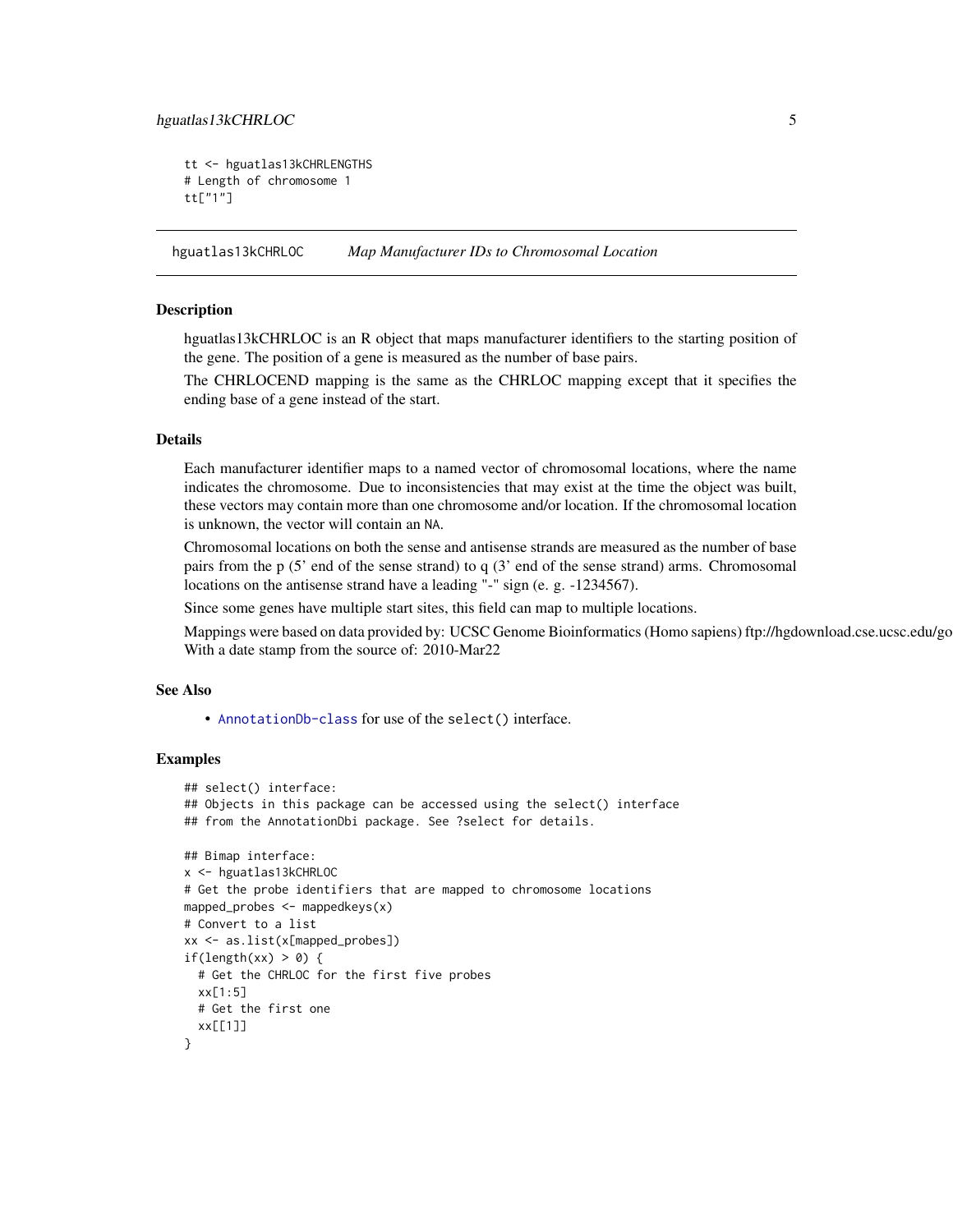<span id="page-5-0"></span>

#### Description

hguatlas13kENSEMBL is an R object that contains mappings between manufacturer identifiers and Ensembl gene accession numbers.

#### Details

This object is a simple mapping of manufacturer identifiers to Ensembl gene Accession Numbers.

Mappings were based on data provided by BOTH of these sources: [http://www.ensembl.org/](http://www.ensembl.org/biomart/martview/) [biomart/martview/](http://www.ensembl.org/biomart/martview/) <ftp://ftp.ncbi.nlm.nih.gov/gene/DATA>

For most species, this mapping is a combination of manufacturer to ensembl IDs from BOTH NCBI and ensembl. Users who wish to only use mappings from NCBI are encouraged to see the ncbi2ensembl table in the appropriate organism package. Users who wish to only use mappings from ensembl are encouraged to see the ensembl2ncbi table which is also found in the appropriate organism packages. These mappings are based upon the ensembl table which is contains data from BOTH of these sources in an effort to maximize the chances that you will find a match.

For worms and flies however, this mapping is based only on sources from ensembl, as these organisms do not have ensembl to entrez gene mapping data at NCBI.

#### See Also

• [AnnotationDb-class](#page-0-0) for use of the select() interface.

```
## select() interface:
## Objects in this package can be accessed using the select() interface
## from the AnnotationDbi package. See ?select for details.
## Bimap interface:
x <- hguatlas13kENSEMBL
# Get the entrez gene IDs that are mapped to an Ensembl ID
mapped_genes \leq mappedkeys(x)
# Convert to a list
xx <- as.list(x[mapped_genes])
if(length(xx) > 0) {
 # Get the Ensembl gene IDs for the first five genes
 xx[1:5]
 # Get the first one
 xx[[1]]
}
#For the reverse map ENSEMBL2PROBE:
# Convert to a list
xx <- as.list(hguatlas13kENSEMBL2PROBE)
if(length(xx) > 0){
```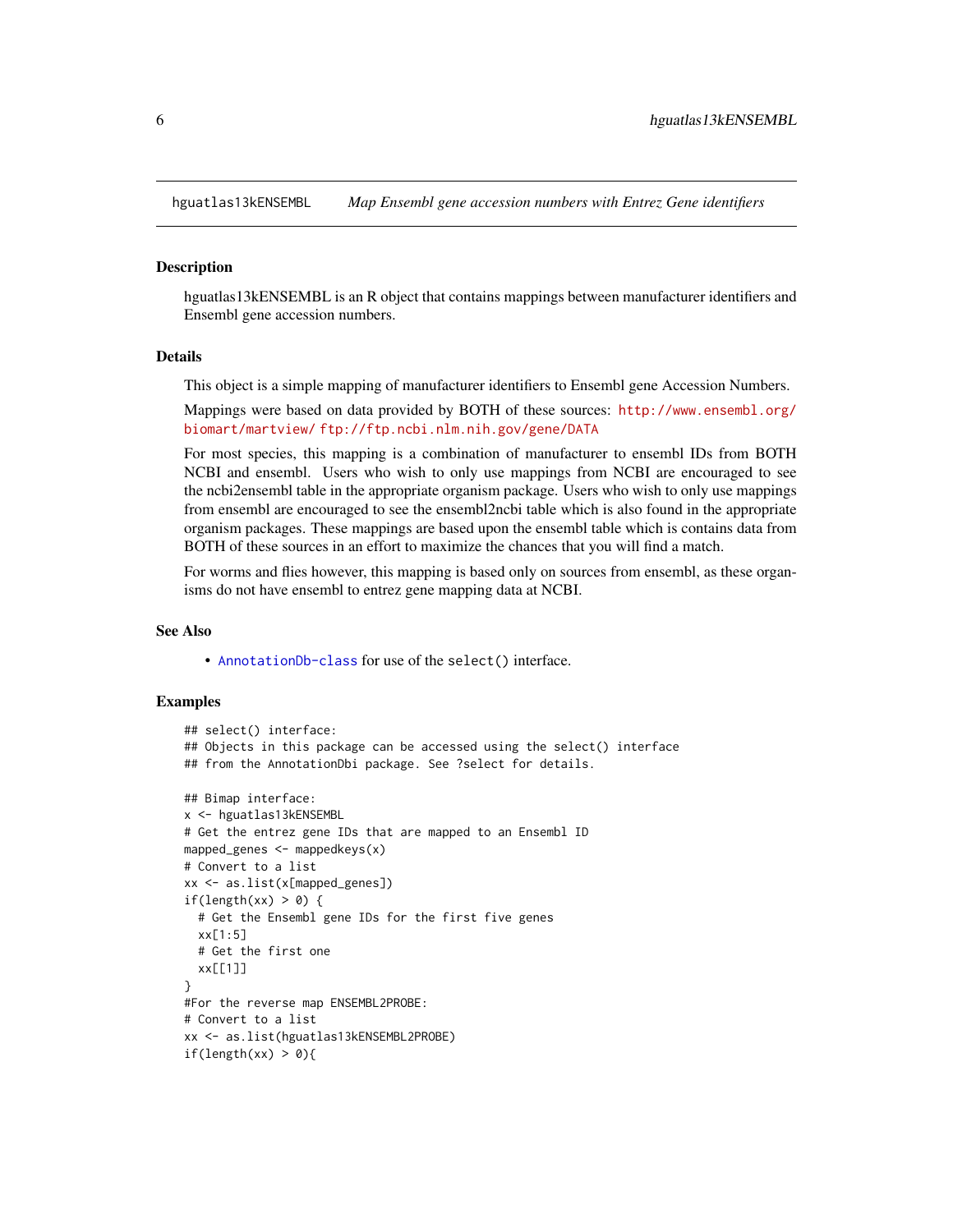```
# Gets the entrez gene IDs for the first five Ensembl IDs
  xx[1:5]
   # Get the first one
  xx[[1]]
}
```
hguatlas13kENTREZID *Map between Manufacturer Identifiers and Entrez Gene*

#### **Description**

hguatlas13kENTREZID is an R object that provides mappings between manufacturer identifiers and Entrez Gene identifiers.

#### Details

Each manufacturer identifier is mapped to a vector of Entrez Gene identifiers. An NA is assigned to those manufacturer identifiers that can not be mapped to an Entrez Gene identifier at this time.

If a given manufacturer identifier can be mapped to different Entrez Gene identifiers from various sources, we attempt to select the common identifiers. If a concensus cannot be determined, we select the smallest identifier.

Mappings were based on data provided by: Entrez Gene ftp://ftp.ncbi.nlm.nih.gov/gene/DATA With a date stamp from the source of: 2015-Sep27

#### References

<http://www.ncbi.nlm.nih.gov/entrez/query.fcgi?db=gene>

#### See Also

• [AnnotationDb-class](#page-0-0) for use of the select() interface.

```
## select() interface:
## Objects in this package can be accessed using the select() interface
## from the AnnotationDbi package. See ?select for details.
## Bimap interface:
x <- hguatlas13kENTREZID
# Get the probe identifiers that are mapped to an ENTREZ Gene ID
mapped_probes <- mappedkeys(x)
# Convert to a list
xx <- as.list(x[mapped_probes])
if(length(xx) > 0) {
 # Get the ENTREZID for the first five probes
 xx[1:5]
 # Get the first one
 xx[[1]]
}
```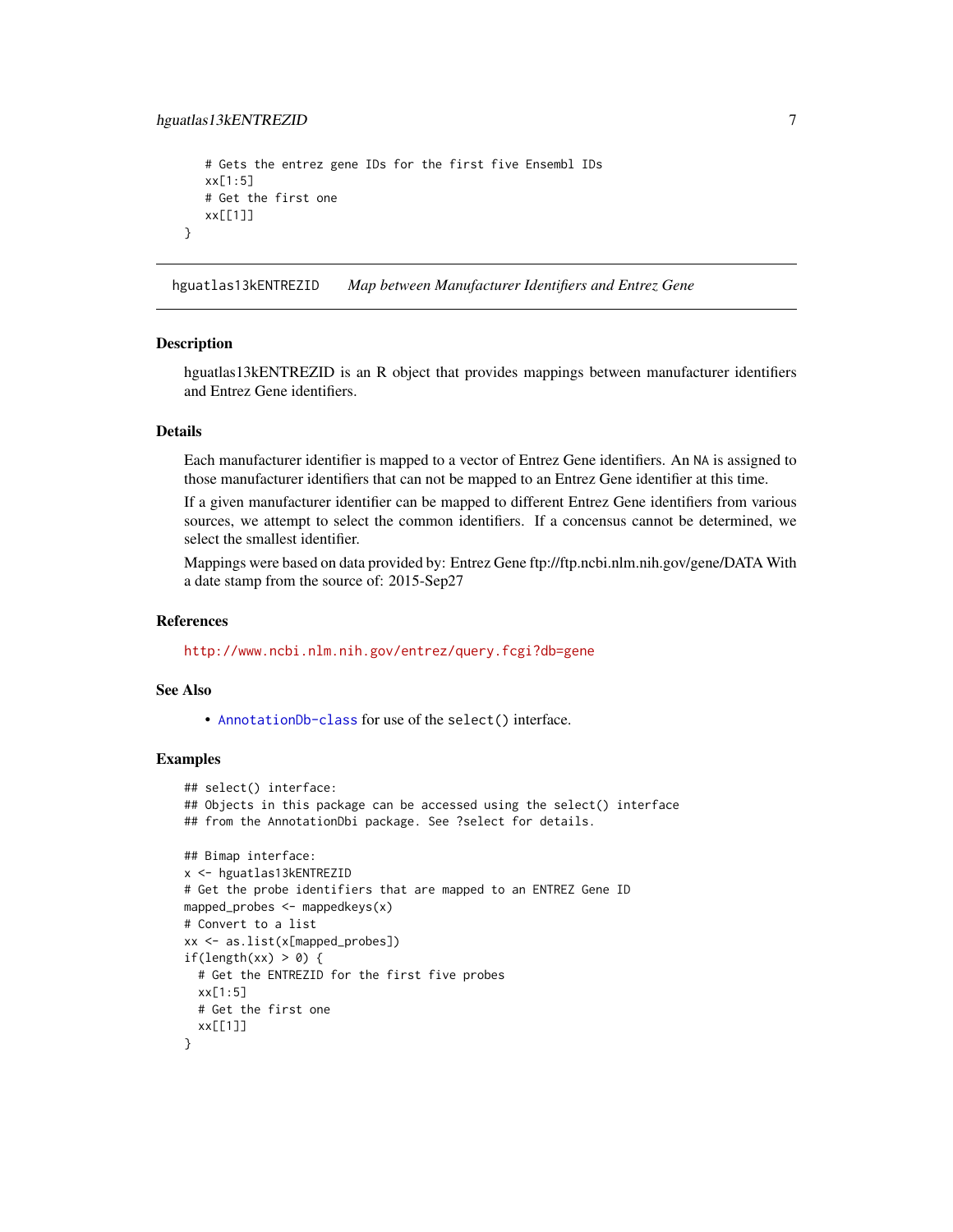<span id="page-7-0"></span>hguatlas13kENZYME *Maps between Manufacturer IDs and Enzyme Commission (EC) Numbers*

#### Description

hguatlas13kENZYME is an R object that provides mappings between manufacturer identifiers and EC numbers. hguatlas13kENZYME2PROBE is an R object that maps Enzyme Commission (EC) numbers to manufacturer identifiers.

#### Details

When the hguatlas13kENZYME maping viewed as a list, each manufacturer identifier maps to a named vector containing the EC number that corresponds to the enzyme produced by that gene. The names corresponds to the manufacturer identifiers. If this information is unknown, the vector will contain an NA.

For the hguatlas13kENZYME2PROBE, each EC number maps to a named vector containing all of the manufacturer identifiers that correspond to the gene that produces that enzyme. The name of the vector corresponds to the EC number.

Enzyme Commission numbers are assigned by the Nomenclature Committee of the International Union of Biochemistry and Molecular Biology <http://www.chem.qmw.ac.uk/iubmb/enzyme/> to allow enzymes to be identified.

An Enzyme Commission number is of the format EC x.y.z.w, where x, y, z, and w are numeric numbers. In hguatlas13kENZYME2PROBE, EC is dropped from the Enzyme Commission numbers.

Enzyme Commission numbers have corresponding names that describe the functions of enzymes in such a way that EC x is a more general description than EC x.y that in turn is a more general description than EC x.y.z. The top level EC numbers and names are listed below:

EC 1 oxidoreductases

EC 2 transferases

EC 3 hydrolases

EC 4 lyases

EC 5 isomerases

EC 6 ligases

The EC name for a given EC number can be viewed at [http://www.chem.qmul.ac.uk/iupac/](http://www.chem.qmul.ac.uk/iupac/jcbn/index.html#6) [jcbn/index.html#6](http://www.chem.qmul.ac.uk/iupac/jcbn/index.html#6)

Mappings between probe identifiers and enzyme identifiers were obtained using files provided by: KEGG GENOME ftp://ftp.genome.jp/pub/kegg/genomes With a date stamp from the source of: 2011-Mar15

#### References

<ftp://ftp.genome.ad.jp/pub/kegg/pathways>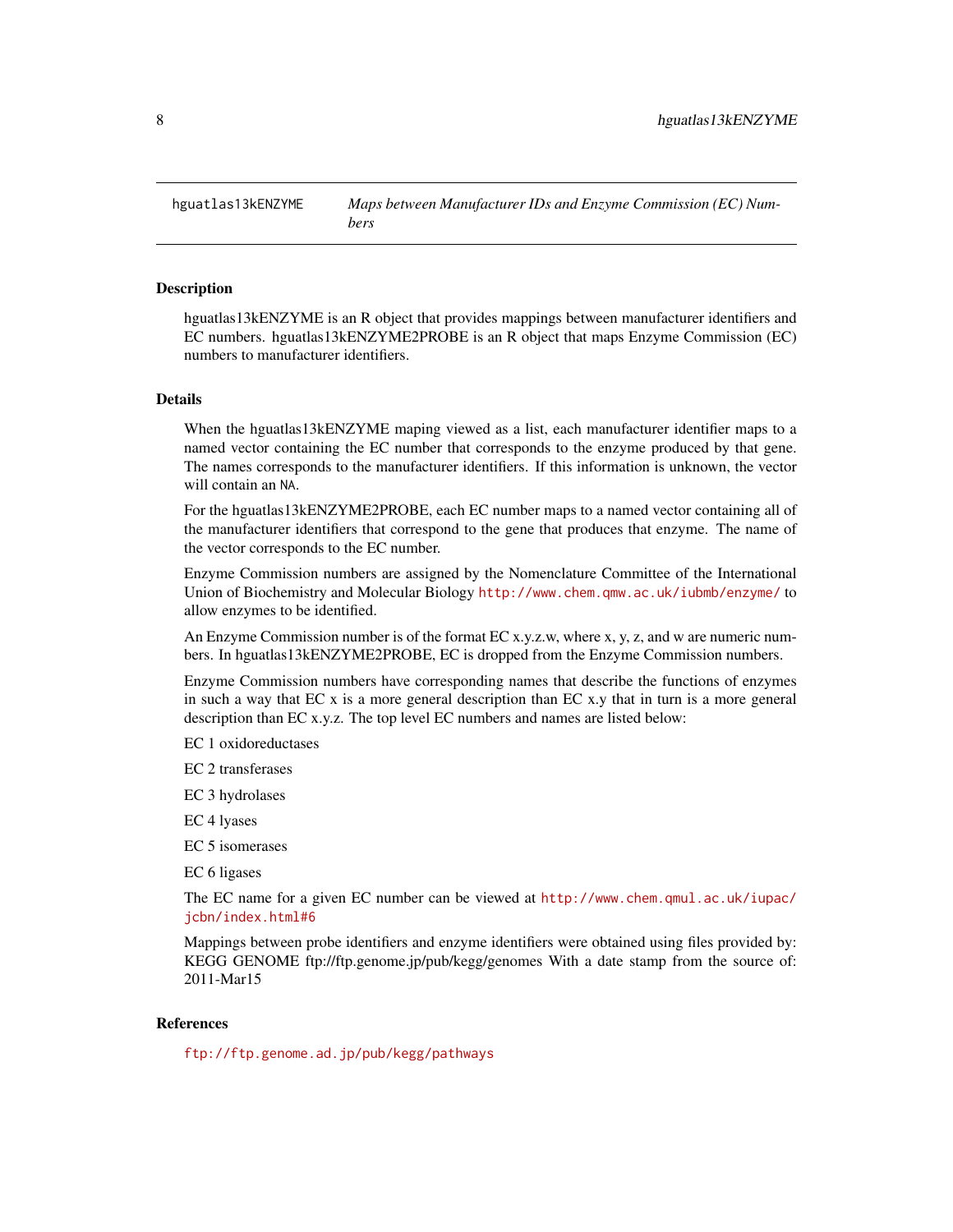#### <span id="page-8-0"></span>See Also

• [AnnotationDb-class](#page-0-0) for use of the select() interface.

#### Examples

```
## select() interface:
## Objects in this package can be accessed using the select() interface
## from the AnnotationDbi package. See ?select for details.
## Bimap interface:
x <- hguatlas13kENZYME
# Get the probe identifiers that are mapped to an EC number
mapped_probes <- mappedkeys(x)
# Convert to a list
xx <- as.list(x[mapped_probes])
if(length(xx) > 0) {
  # Get the ENZYME for the first five probes
  xx[1:5]
  # Get the first one
  xx[[1]]
}
# Now convert hguatlas13kENZYME2PROBE to a list to see inside
xx <- as.list(hguatlas13kENZYME2PROBE)
if(length(xx) > 0)# Get the probe identifiers for the first five enzyme
   #commission numbers
   xx[1:5]
   # Get the first one
   xx[[1]]
}
```
hguatlas13kGENENAME *Map between Manufacturer IDs and Genes*

#### Description

hguatlas13kGENENAME is an R object that maps manufacturer identifiers to the corresponding gene name.

#### Details

Each manufacturer identifier maps to a named vector containing the gene name. The vector name corresponds to the manufacturer identifier. If the gene name is unknown, the vector will contain an NA.

Gene names currently include both the official (validated by a nomenclature committee) and preferred names (interim selected for display) for genes. Efforts are being made to differentiate the two by adding a name to the vector.

Mappings were based on data provided by: Entrez Gene ftp://ftp.ncbi.nlm.nih.gov/gene/DATA With a date stamp from the source of: 2015-Sep27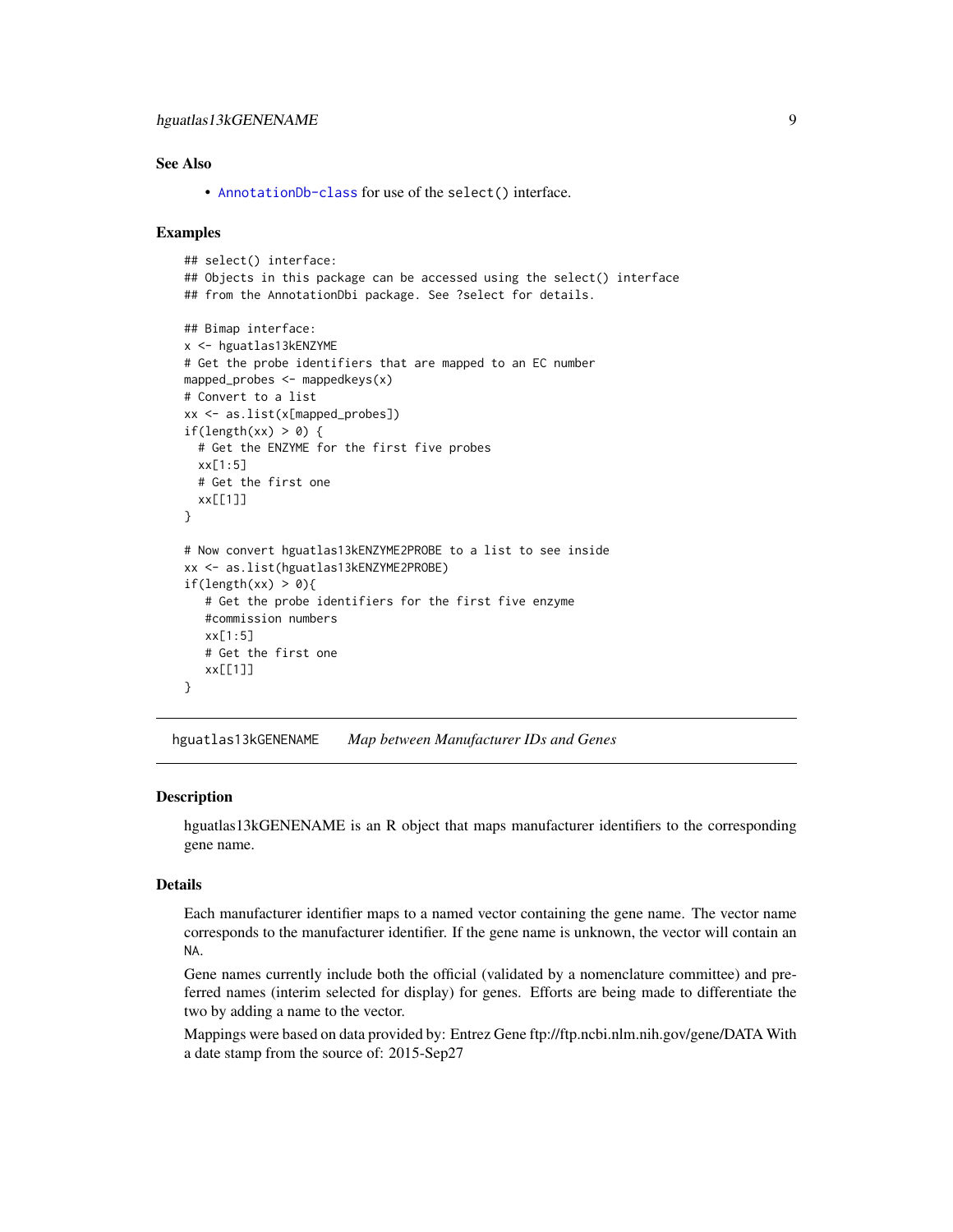#### See Also

• [AnnotationDb-class](#page-0-0) for use of the select() interface.

#### Examples

```
## select() interface:
## Objects in this package can be accessed using the select() interface
## from the AnnotationDbi package. See ?select for details.
## Bimap interface:
x <- hguatlas13kGENENAME
# Get the probe identifiers that are mapped to a gene name
mapped_probes <- mappedkeys(x)
# Convert to a list
xx <- as.list(x[mapped_probes])
if(length(xx) > 0) {
 # Get the GENENAME for the first five probes
 xx[1:5]
 # Get the first one
 xx[[1]]
}
```
hguatlas13kGO *Maps between manufacturer IDs and Gene Ontology (GO) IDs*

#### <span id="page-9-0"></span>Description

hguatlas13kGO is an R object that provides mappings between manufacturer identifiers and the GO identifiers that they are directly associated with. This mapping and its reverse mapping (hguatlas13kGO2PROBE) do NOT associate the child terms from the GO ontology with the gene. Only the directly evidenced terms are represented here.

hguatlas13kGO2ALLPROBES is an R object that provides mappings between a given GO identifier and all of the manufacturer identifiers annotated at that GO term OR TO ONE OF IT'S CHILD NODES in the GO ontology. Thus, this mapping is much larger and more inclusive than hguatlas13kGO2PROBE.

#### Details

If hguatlas13kGO is cast as a list, each manufacturer identifier is mapped to a list of lists. The names on the outer list are GO identifiers. Each inner list consists of three named elements: GOID, Ontology, and Evidence.

The GOID element matches the GO identifier named in the outer list and is included for convenience when processing the data using 'lapply'.

The Ontology element indicates which of the three Gene Ontology categories this identifier belongs to. The categories are biological process (BP), cellular component (CC), and molecular function (MF).

<span id="page-9-1"></span>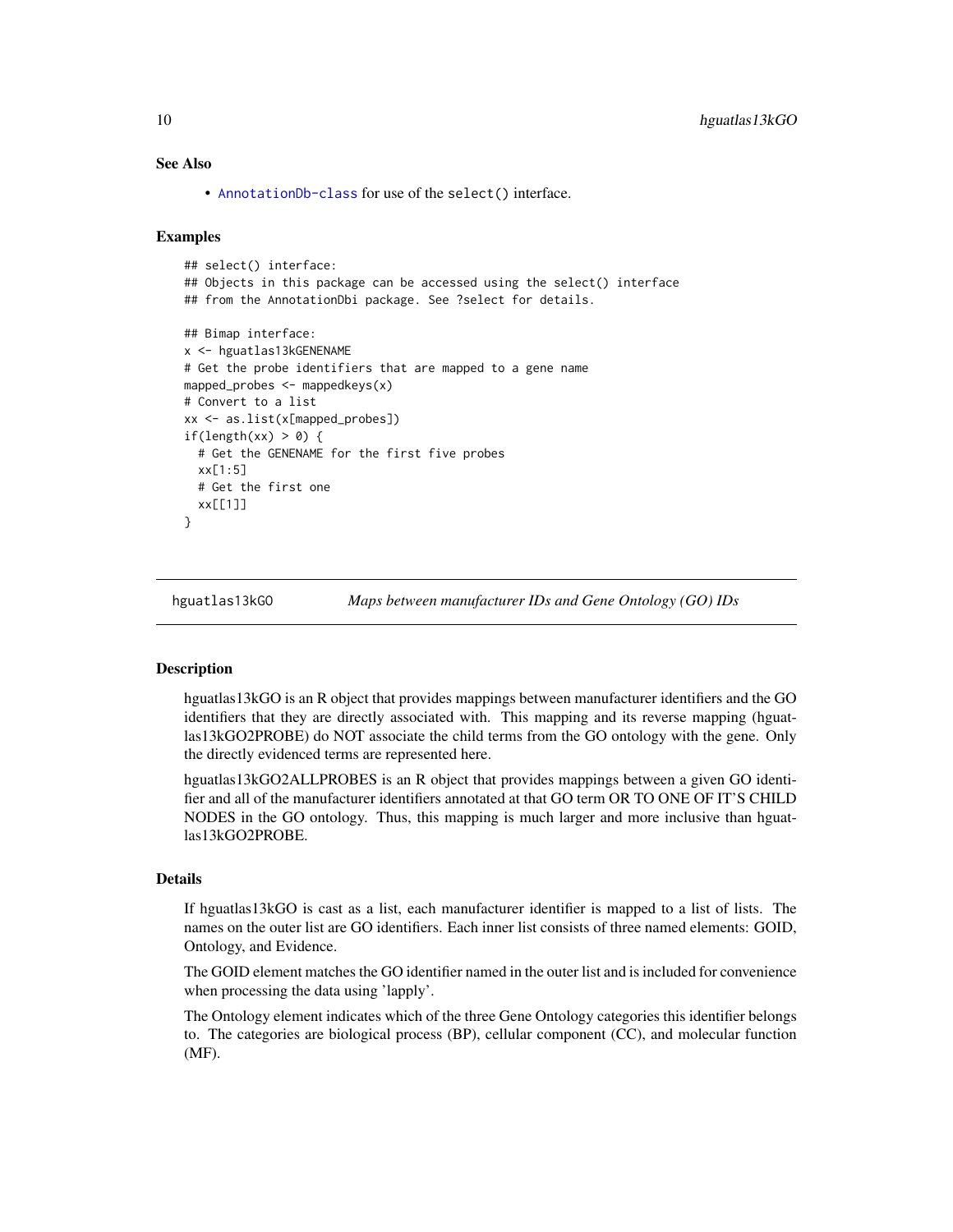#### <span id="page-10-0"></span>hguatlas13kGO 11

The Evidence element contains a code indicating what kind of evidence supports the association of the GO identifier to the manufacturer id. Some of the evidence codes in use include:

IMP: inferred from mutant phenotype

IGI: inferred from genetic interaction

IPI: inferred from physical interaction

ISS: inferred from sequence similarity

IDA: inferred from direct assay

IEP: inferred from expression pattern

IEA: inferred from electronic annotation

TAS: traceable author statement

NAS: non-traceable author statement

ND: no biological data available

IC: inferred by curator

A more complete listing of evidence codes can be found at:

<http://www.geneontology.org/GO.evidence.shtml>

If hguatlas13kGO2ALLPROBES or hguatlas13kGO2PROBE is cast as a list, each GO term maps to a named vector of manufacturer identifiers and evidence codes. A GO identifier may be mapped to the same manufacturer identifier more than once but the evidence code can be different. Mappings between Gene Ontology identifiers and Gene Ontology terms and other information are available in a separate data package named GO.

Whenever any of these mappings are cast as a data.frame, all the results will be output in an appropriate tabular form.

Mappings between manufacturer identifiers and GO information were obtained through their mappings to manufacturer identifiers. NAs are assigned to manufacturer identifiers that can not be mapped to any Gene Ontology information. Mappings between Gene Ontology identifiers an Gene Ontology terms and other information are available in a separate data package named GO.

All mappings were based on data provided by: Gene Ontology ftp://ftp.geneontology.org/pub/go/godatabase/archive/latestlite/ With a date stamp from the source of: 20150919

#### References

<ftp://ftp.ncbi.nlm.nih.gov/gene/DATA/>

## See Also

- [hguatlas13kGO2ALLPROBES](#page-9-0)
- [AnnotationDb-class](#page-0-0) for use of the select() interface.

## Examples

```
## select() interface:
```
## Objects in this package can be accessed using the select() interface

## from the AnnotationDbi package. See ?select for details.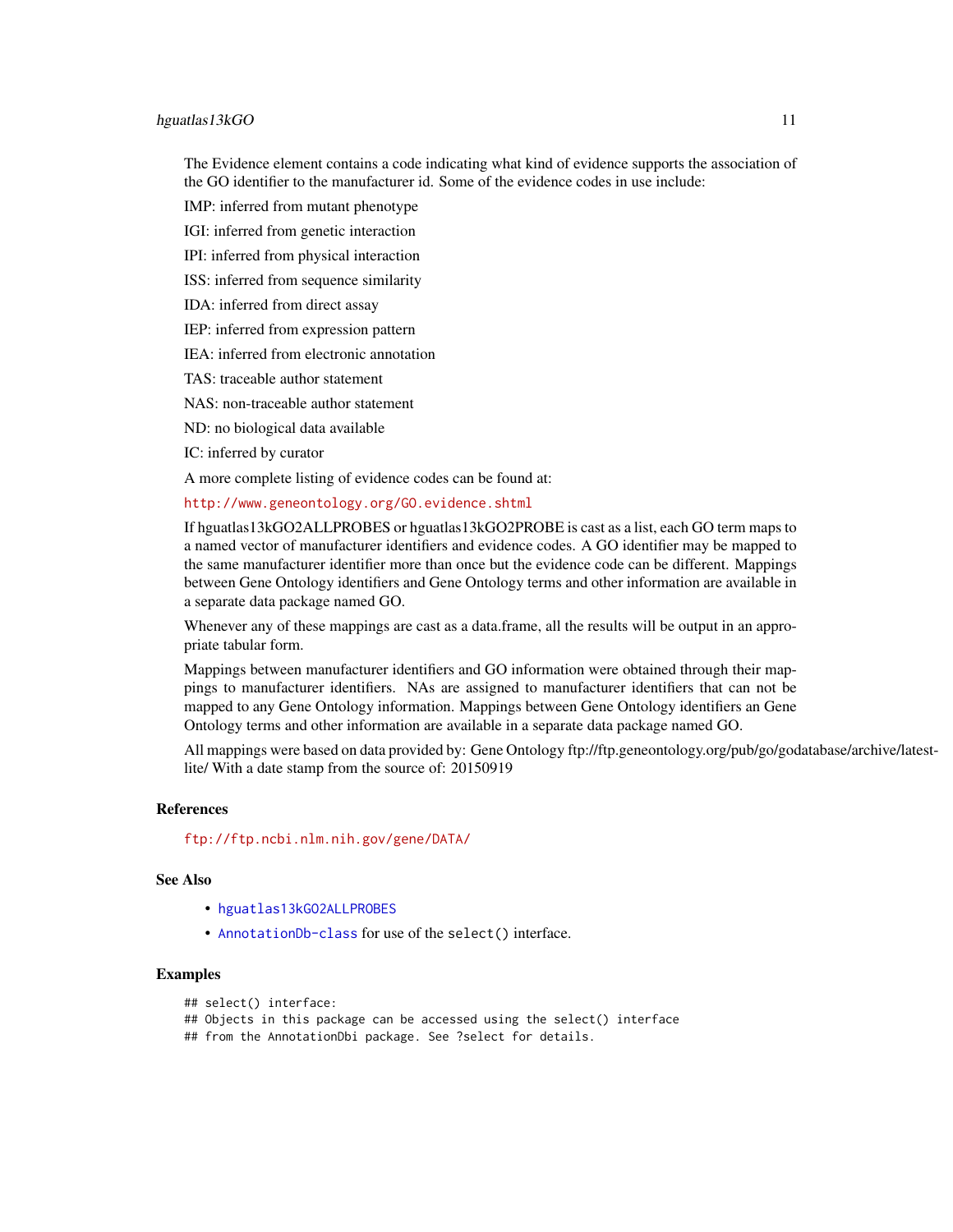```
## Bimap interface:
x <- hguatlas13kGO
# Get the manufacturer identifiers that are mapped to a GO ID
mapped_genes <- mappedkeys(x)
# Convert to a list
xx <- as.list(x[mapped_genes])
if(length(xx) > 0) {
    # Try the first one
    got \leq -xx[[1]]got[[1]][["GOID"]]
    got[[1]][["Ontology"]]
    got[[1]][["Evidence"]]
}
# For the reverse map:
# Convert to a list
xx <- as.list(hguatlas13kGO2PROBE)
if(length(xx) > 0){
    # Gets the manufacturer ids for the top 2nd and 3nd GO identifiers
    goids \leq -x \times [2:3]# Gets the manufacturer ids for the first element of goids
    goids[[1]]
    # Evidence code for the mappings
    names(goids[[1]])
}
# Convert hguatlas13kGO2ALLPROBES to a list
xx <- as.list(hguatlas13kGO2ALLPROBES)
if(length(xx) > 0){
# Gets the manufacturer identifiers for the top 2nd and 3nd GO identifiers
    goids \leq -x \times [2:3]# Gets all the manufacturer identifiers for the first element of goids
    goids[[1]]
    # Evidence code for the mappings
    names(goids[[1]])
}
```
hguatlas13kMAP *Map between Manufacturer Identifiers and cytogenetic maps/bands*

#### Description

hguatlas13kMAP is an R object that provides mappings between manufacturer identifiers and cytoband locations.

#### Details

Each manufacturer identifier is mapped to a vector of cytoband locations. The vector length may be one or longer, if there are multiple reported chromosomal locations for a given gene. An NA is reported for any manufacturer identifiers that cannot be mapped to a cytoband at this time.

Cytogenetic bands for most higher organisms are labeled p1, p2, p3, q1, q2, q3 (p and q are the p and q arms), etc., counting from the centromere out toward the telomeres. At higher resolutions,

<span id="page-11-0"></span>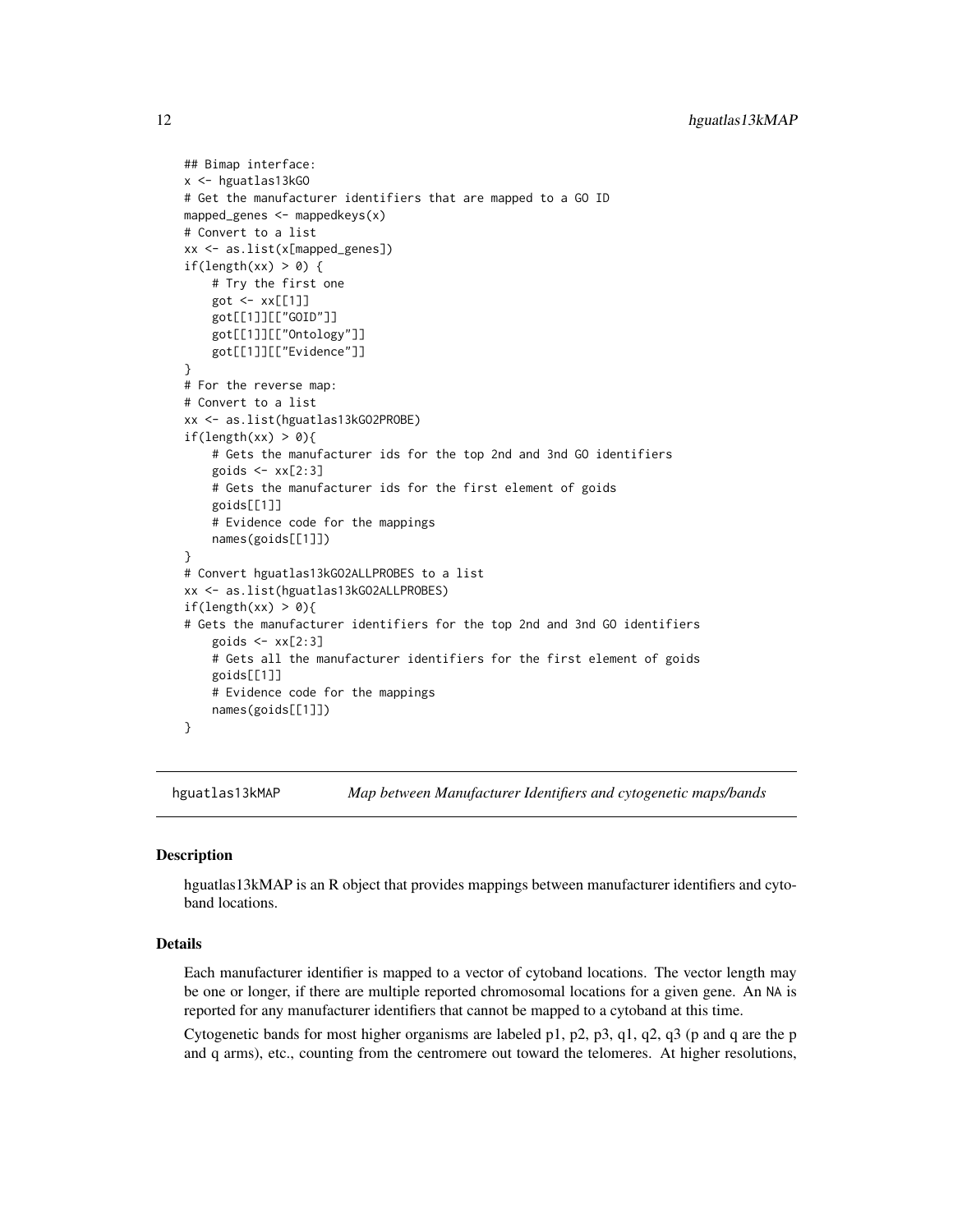<span id="page-12-0"></span>sub-bands can be seen within the bands. The sub-bands are also numbered from the centromere out toward the telomere. Thus, a label of 7q31.2 indicates that the band is on chromosome 7, q arm, band 3, sub-band 1, and sub-sub-band 2.

Mappings were based on data provided by: Entrez Gene ftp://ftp.ncbi.nlm.nih.gov/gene/DATA With a date stamp from the source of: 2015-Sep27

#### References

<http://www.ncbi.nlm.nih.gov>

#### See Also

• [AnnotationDb-class](#page-0-0) for use of the select() interface.

#### Examples

```
## select() interface:
## Objects in this package can be accessed using the select() interface
## from the AnnotationDbi package. See ?select for details.
## Bimap interface:
x <- hguatlas13kMAP
# Get the probe identifiers that are mapped to any cytoband
mapped_probes <- mappedkeys(x)
# Convert to a list
xx <- as.list(x[mapped_probes])
if(length(xx) > 0) {
  # Get the MAP for the first five probes
  xx[1:5]
  # Get the first one
  xx[[1]]
}
```
hguatlas13kMAPCOUNTS *Number of mapped keys for the maps in package hguatlas13k.db*

#### Description

DEPRECATED. Counts in the MAPCOUNT table are out of sync and should not be used.

hguatlas13kMAPCOUNTS provides the "map count" (i.e. the count of mapped keys) for each map in package hguatlas13k.db.

#### Details

DEPRECATED. Counts in the MAPCOUNT table are out of sync and should not be used.

This "map count" information is precalculated and stored in the package annotation DB. This allows some quality control and is used by the [checkMAPCOUNTS](#page-0-0) function defined in AnnotationDbi to compare and validate different methods (like count.mappedkeys(x) or sum(!is.na(as.list(x)))) for getting the "map count" of a given map.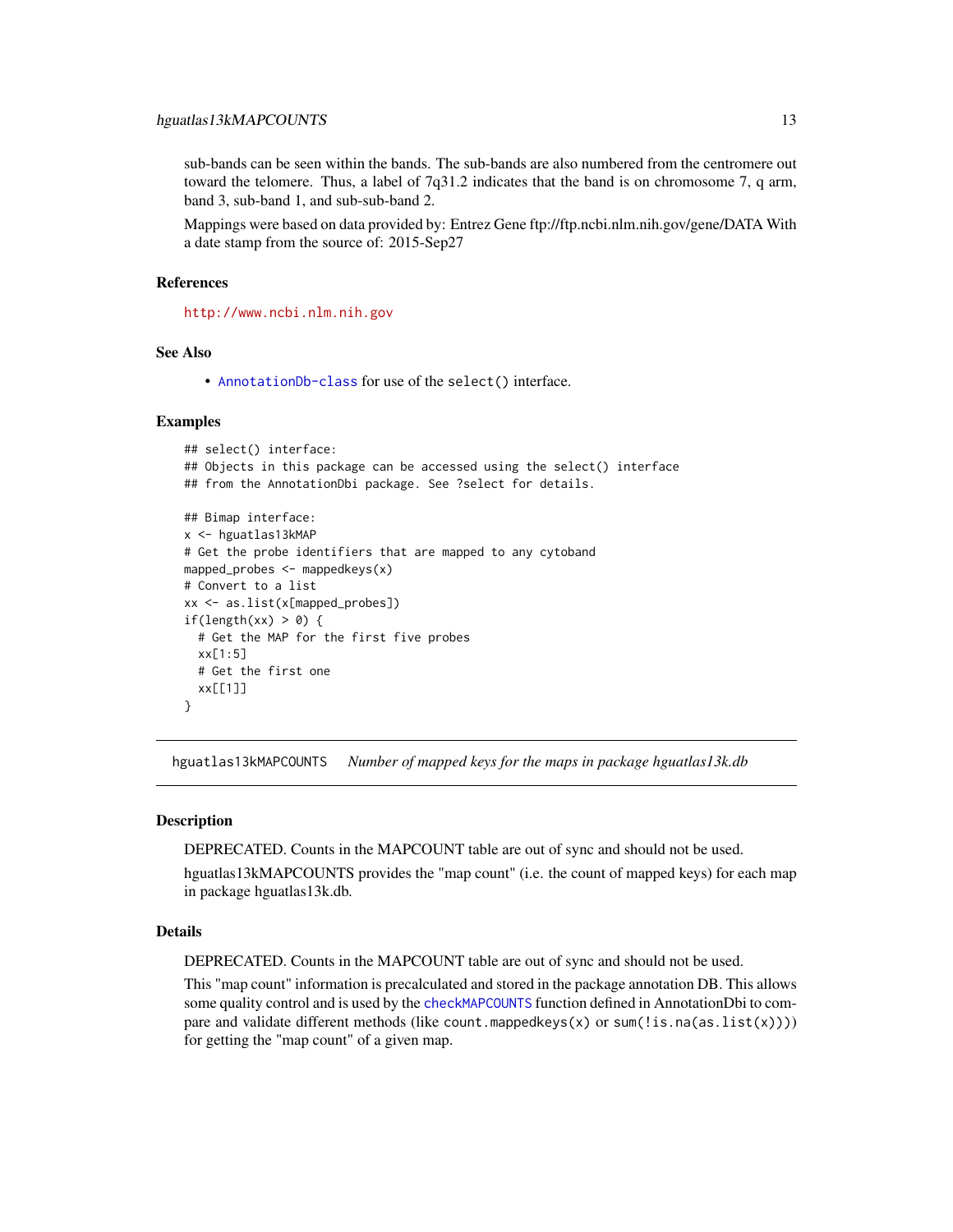<span id="page-13-0"></span>hguatlas13kOMIM *Map between Manufacturer Identifiers and Mendelian Inheritance in Man (MIM) identifiers*

#### Description

hguatlas13kOMIM is an R object that provides mappings between manufacturer identifiers and OMIM identifiers.

## Details

Each manufacturer identifier is mapped to a vector of OMIM identifiers. The vector length may be one or longer, depending on how many OMIM identifiers the manufacturer identifier maps to. An NA is reported for any manufacturer identifier that cannot be mapped to an OMIM identifier at this time.

OMIM is based upon the book Mendelian Inheritance in Man (V. A. McKusick) and focuses primarily on inherited or heritable genetic diseases. It contains textual information, pictures, and reference information that can be searched using various terms, among which the MIM number is one.

Mappings were based on data provided by: Entrez Gene ftp://ftp.ncbi.nlm.nih.gov/gene/DATA With a date stamp from the source of: 2015-Sep27

#### References

<http://www.ncbi.nlm.nih.gov/entrez/query.fcgi?db=gene> [http://www3.ncbi.nlm.nih.g](http://www3.ncbi.nlm.nih.gov/entrez/query.fcgi?db=OMIM)ov/ [entrez/query.fcgi?db=OMIM](http://www3.ncbi.nlm.nih.gov/entrez/query.fcgi?db=OMIM)

#### See Also

• [AnnotationDb-class](#page-0-0) for use of the select() interface.

```
## select() interface:
## Objects in this package can be accessed using the select() interface
## from the AnnotationDbi package. See ?select for details.
## Bimap interface:
x <- hguatlas13kOMIM
# Get the probe identifiers that are mapped to a OMIM ID
mapped_probes \leq mappedkeys(x)
# Convert to a list
xx <- as.list(x[mapped_probes])
if(length(xx) > 0) {
 # Get the OMIM for the first five probes
 xx[1:5]
 # Get the first one
 xx[[1]]
}
```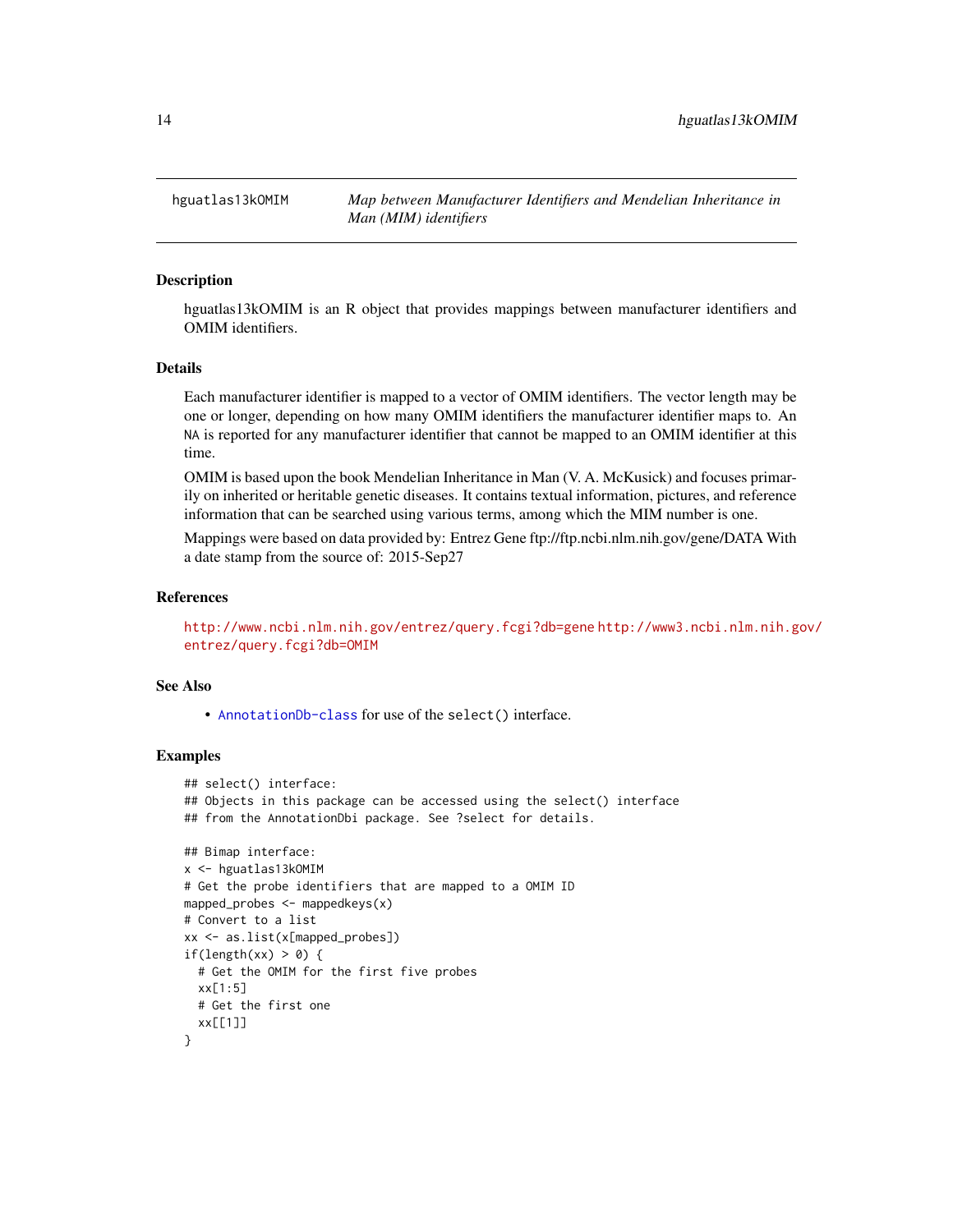<span id="page-14-0"></span>hguatlas13kORGANISM *The Organism information for hguatlas13k*

#### **Description**

hguatlas13kORGANISM is an R object that contains a single item: a character string that names the organism for which hguatlas13k was built. hguatlas13kORGPKG is an R object that contains a chararcter vector with the name of the organism package that a chip package depends on for its gene-centric annotation.

#### Details

Although the package name is suggestive of the organism for which it was built, hguatlas13kORGANISM provides a simple way to programmatically extract the organism name. hguatlas13kORGPKG provides a simple way to programmatically extract the name of the parent organism package. The parent organism package is a strict dependency for chip packages as this is where the gene cetric information is ultimately extracted from. The full package name will always be this string plus the extension ".db". But most programatic acces will not require this extension, so its more convenient to leave it out.

#### See Also

• [AnnotationDb-class](#page-0-0) for use of the select() interface.

#### Examples

```
## select() interface:
## Objects in this package can be accessed using the select() interface
## from the AnnotationDbi package. See ?select for details.
## Bimap interface:
```
hguatlas13kORGANISM hguatlas13kORGPKG

hguatlas13kPATH *Mappings between probe identifiers and KEGG pathway identifiers*

## Description

KEGG (Kyoto Encyclopedia of Genes and Genomes) maintains pathway data for various organisms.

hguatlas13kPATH maps probe identifiers to the identifiers used by KEGG for pathways in which the genes represented by the probe identifiers are involved

hguatlas13kPATH2PROBE is an R object that provides mappings between KEGG identifiers and manufacturer identifiers.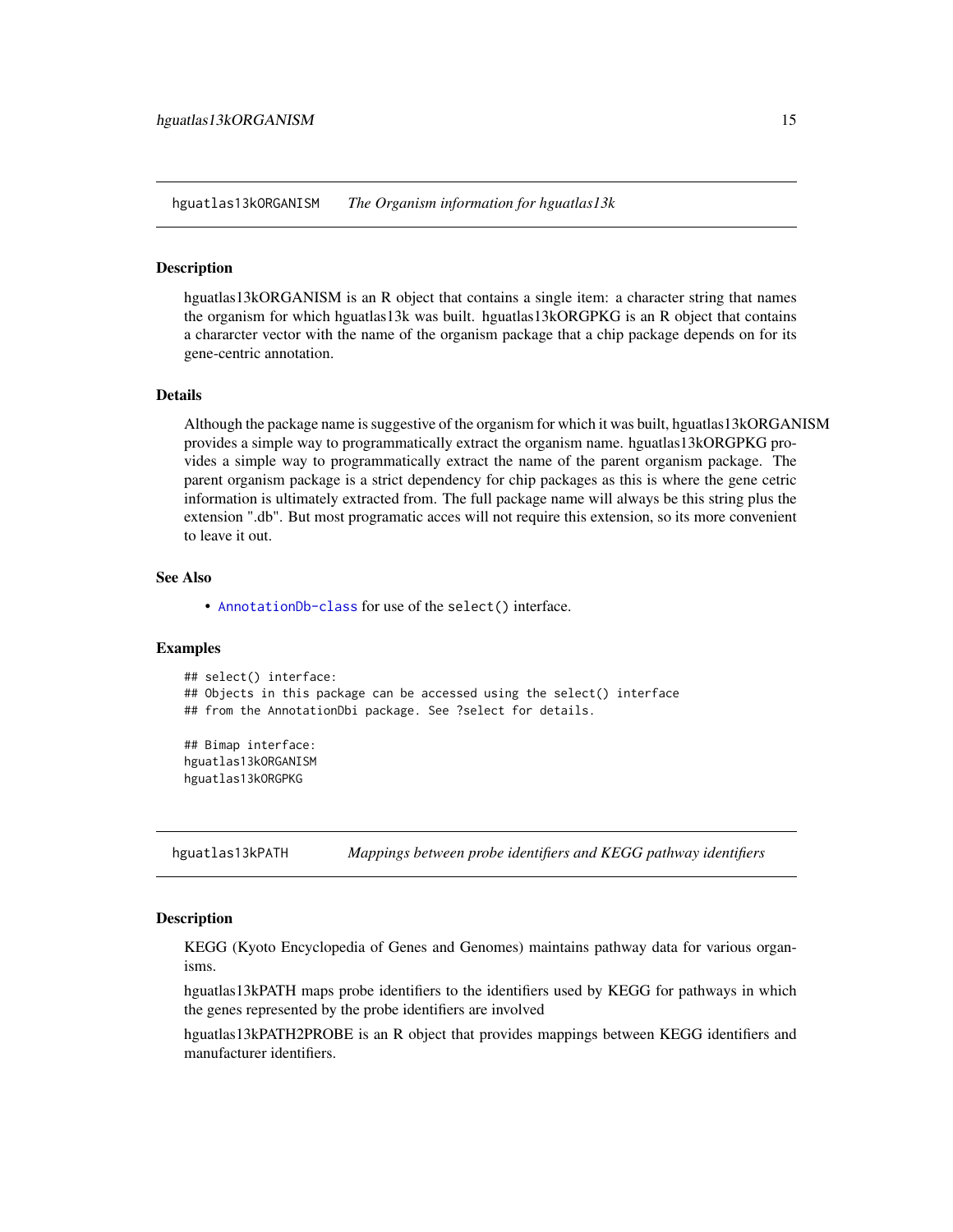## Details

Each KEGG pathway has a name and identifier. Pathway name for a given pathway identifier can be obtained using the KEGG data package that can either be built using AnnBuilder or downloaded from Bioconductor <http://www.bioconductor.org>.

Graphic presentations of pathways are searchable at url http://www.genome.ad.jp/kegg/pathway.html by using pathway identifiers as keys.

Mappings were based on data provided by: KEGG GENOME ftp://ftp.genome.jp/pub/kegg/genomes With a date stamp from the source of: 2011-Mar15

## References

<http://www.genome.ad.jp/kegg/>

## See Also

• [AnnotationDb-class](#page-0-0) for use of the select() interface.

```
## select() interface:
## Objects in this package can be accessed using the select() interface
## from the AnnotationDbi package. See ?select for details.
## Bimap interface:
x <- hguatlas13kPATH
# Get the probe identifiers that are mapped to a KEGG pathway ID
mapped_probes <- mappedkeys(x)
# Convert to a list
xx <- as.list(x[mapped_probes])
if(length(xx) > 0) {
  # Get the PATH for the first five probes
  xx[1:5]
  # Get the first one
  xx[[1]]
}
# Now convert the hguatlas13kPATH2PROBE object to a list
xx <- as.list(hguatlas13kPATH2PROBE)
if(length(xx) > 0){
    # Get the probe identifiers for the first two pathway identifiers
    xx[1:2]
    # Get the first one
    xx[[1]]
}
```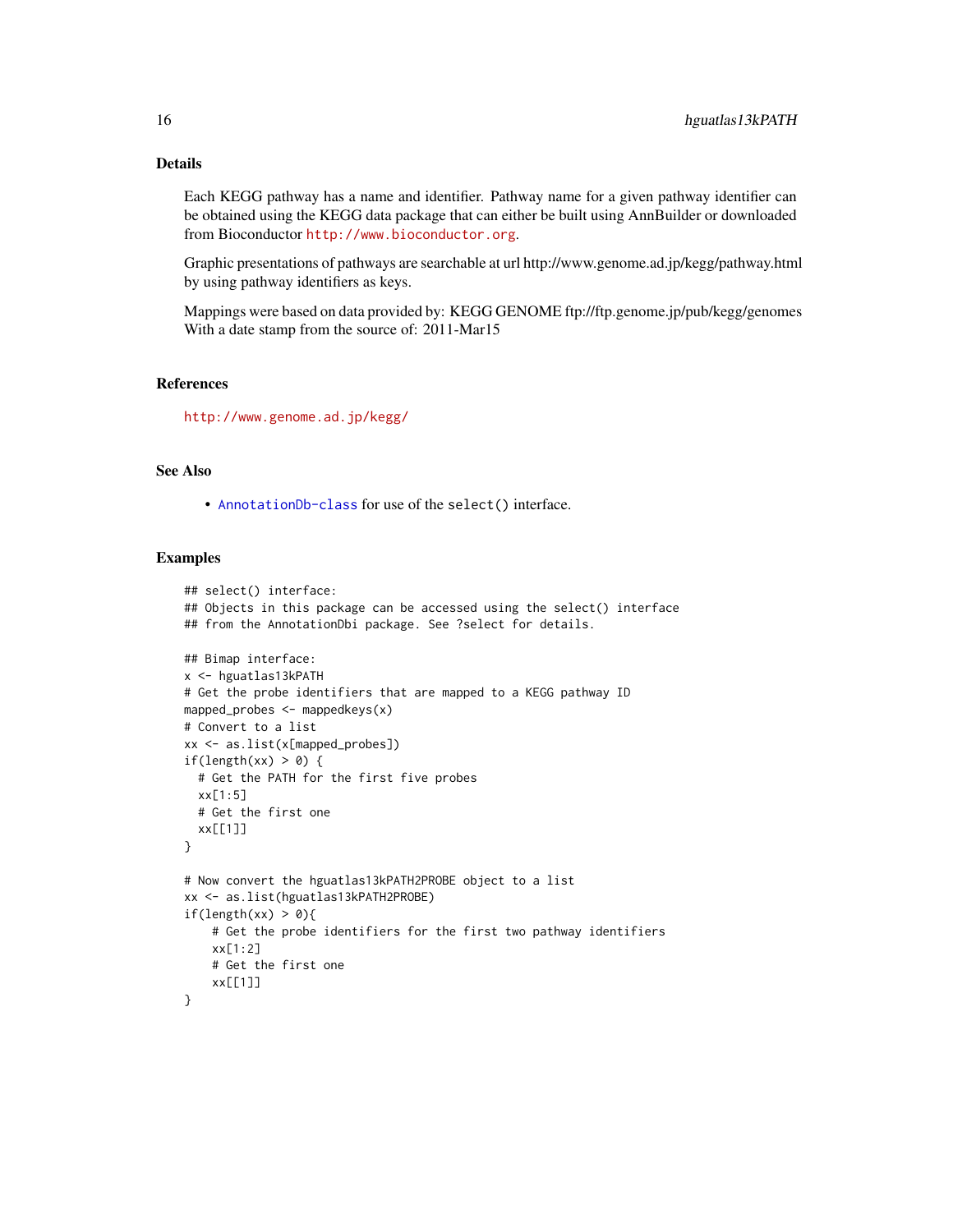<span id="page-16-0"></span>

#### **Description**

hguatlas13kPFAM is an R object that provides mappings between manufacturer identifiers and PFAM identifiers.

## Details

The bimap interface for PFAM is defunct. Please use select() interface to PFAM identifiers. See ?AnnotationDbi::select for details.

hguatlas13kPMID *Maps between Manufacturer Identifiers and PubMed Identifiers*

#### Description

hguatlas13kPMID is an R object that provides mappings between manufacturer identifiers and PubMed identifiers. hguatlas13kPMID2PROBE is an R object that provides mappings between PubMed identifiers and manufacturer identifiers.

## **Details**

When hguatlas13kPMID is viewed as a list each manufacturer identifier is mapped to a named vector of PubMed identifiers. The name associated with each vector corresponds to the manufacturer identifier. The length of the vector may be one or greater, depending on how many PubMed identifiers a given manufacturer identifier is mapped to. An NA is reported for any manufacturer identifier that cannot be mapped to a PubMed identifier.

When hguatlas13kPMID2PROBE is viewed as a list each PubMed identifier is mapped to a named vector of manufacturer identifiers. The name represents the PubMed identifier and the vector contains all manufacturer identifiers that are represented by that PubMed identifier. The length of the vector may be one or longer, depending on how many manufacturer identifiers are mapped to a given PubMed identifier.

Titles, abstracts, and possibly full texts of articles can be obtained from PubMed by providing a valid PubMed identifier. The pubmed function of annotate can also be used for the same purpose.

Mappings were based on data provided by: Entrez Gene ftp://ftp.ncbi.nlm.nih.gov/gene/DATA With a date stamp from the source of: 2015-Sep27

#### References

<http://www.ncbi.nlm.nih.gov/entrez/query.fcgi?db=PubMed>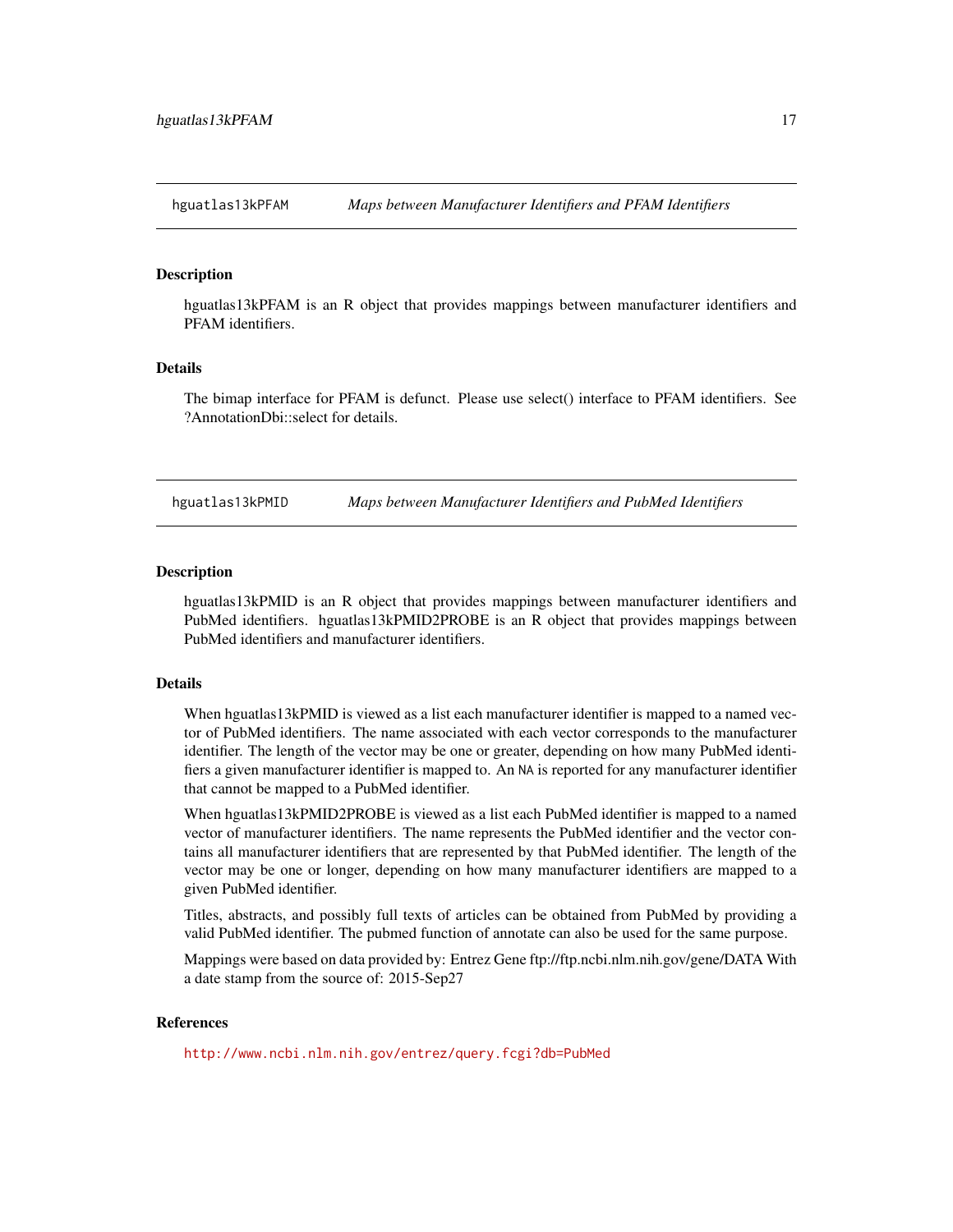#### <span id="page-17-0"></span>See Also

• [AnnotationDb-class](#page-0-0) for use of the select() interface.

#### Examples

```
## select() interface:
## Objects in this package can be accessed using the select() interface
## from the AnnotationDbi package. See ?select for details.
## Bimap interface:
x <- hguatlas13kPMID
# Get the probe identifiers that are mapped to any PubMed ID
mapped_probes \leq mappedkeys(x)
# Convert to a list
xx <- as.list(x[mapped_probes])
if(length(xx) > 0)# Get the PubMed identifiers for the first two probe identifiers
    xx[1:2]
    # Get the first one
    xx[[1]]
    if(interactive() && !is.null(xx[[1]]) && !is.na(xx[[1]])
       && require(annotate)){
        # Get article information as XML files
        xmls < -pubmed(xx[[1]], disp = "data")# View article information using a browser
        pubmed(xx[[1]], disp = "browser")
    }
}
# Now convert the reverse map object hguatlas13kPMID2PROBE to a list
xx <- as.list(hguatlas13kPMID2PROBE)
if(length(xx) > 0){
    # Get the probe identifiers for the first two PubMed identifiers
    xx[1:2]
    # Get the first one
    xx[[1]]
    if(interactive() && require(annotate)){
        # Get article information as XML files for a PubMed id
        xmls <- pubmed(names(xx)[1], disp = "data")
        # View article information using a browser
        pubmed(names(xx)[1], disp = "browser")}
}
```
hguatlas13kPROSITE *Maps between Manufacturer Identifiers and PROSITE Identifiers*

#### **Description**

hguatlas13kPROSITE is an R object that provides mappings between manufacturer identifiers and PROSITE identifiers.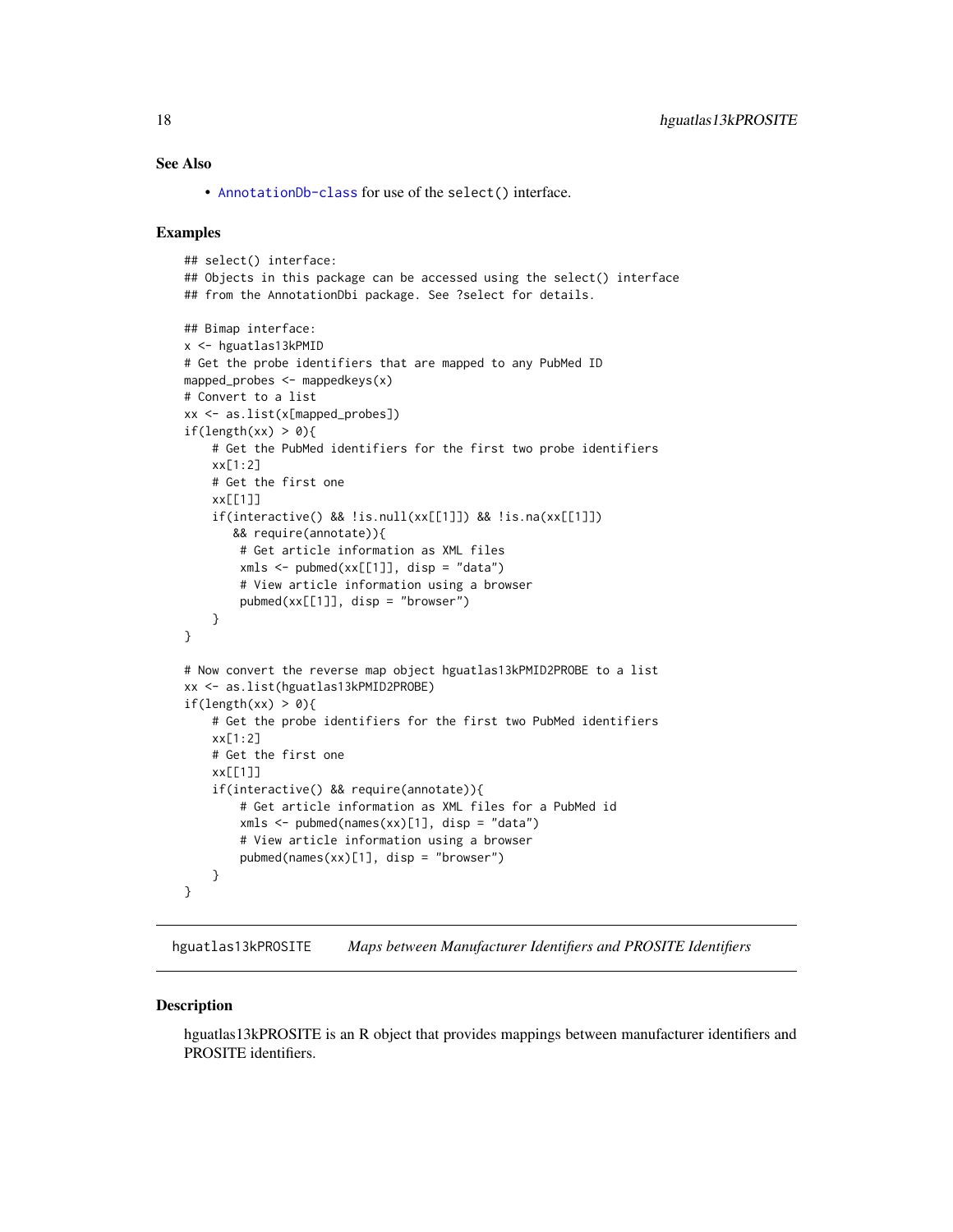#### <span id="page-18-0"></span>Details

The bimap interface for PROSITE is defunct. Please use select() interface to PROSITE identifiers. See ?AnnotationDbi::select for details.

hguatlas13kREFSEQ *Map between Manufacturer Identifiers and RefSeq Identifiers*

#### **Description**

hguatlas13kREFSEQ is an R object that provides mappings between manufacturer identifiers and RefSeq identifiers.

#### Details

Each manufacturer identifier is mapped to a named vector of RefSeq identifiers. The name represents the manufacturer identifier and the vector contains all RefSeq identifiers that can be mapped to that manufacturer identifier. The length of the vector may be one or greater, depending on how many RefSeq identifiers a given manufacturer identifier can be mapped to. An NA is reported for any manufacturer identifier that cannot be mapped to a RefSeq identifier at this time.

RefSeq identifiers differ in format according to the type of record the identifiers are for as shown below:

NG\\_XXXXX: RefSeq accessions for genomic region (nucleotide) records

NM\\_XXXXX: RefSeq accessions for mRNA records

NC\\_XXXXX: RefSeq accessions for chromosome records

NP\\_XXXXX: RefSeq accessions for protein records

XR\\_XXXXX: RefSeq accessions for model RNAs that are not associated with protein products

XM\\_XXXXX: RefSeq accessions for model mRNA records

XP\\_XXXXX: RefSeq accessions for model protein records

Where XXXXX is a sequence of integers.

NCBI <http://www.ncbi.nlm.nih.gov/RefSeq/> allows users to query the RefSeq database using RefSeq identifiers.

Mappings were based on data provided by: Entrez Gene ftp://ftp.ncbi.nlm.nih.gov/gene/DATA With a date stamp from the source of: 2015-Sep27

#### References

<http://www.ncbi.nlm.nih.gov> <http://www.ncbi.nlm.nih.gov/RefSeq/>

### See Also

• [AnnotationDb-class](#page-0-0) for use of the select() interface.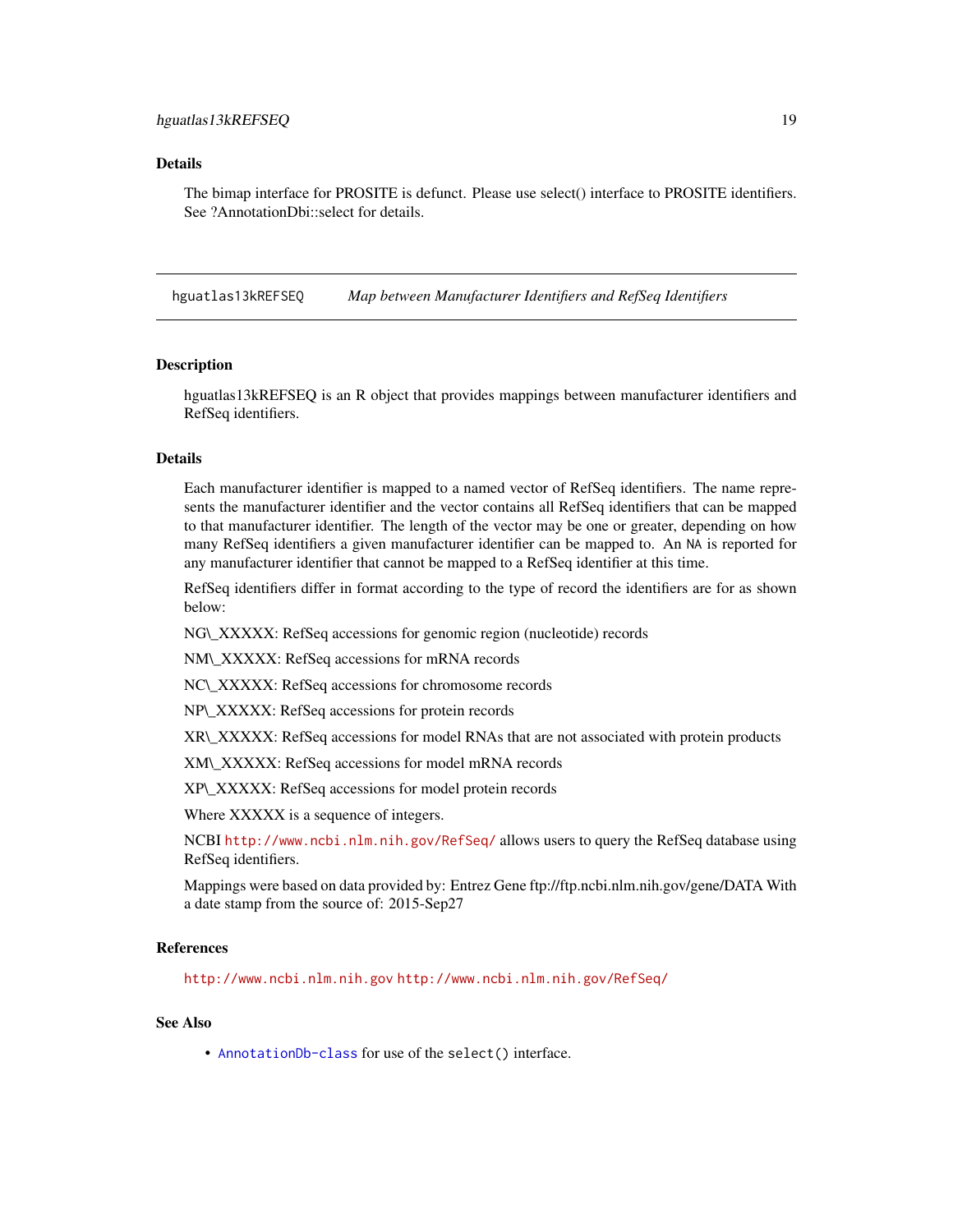#### Examples

```
## select() interface:
## Objects in this package can be accessed using the select() interface
## from the AnnotationDbi package. See ?select for details.
## Bimap interface:
x <- hguatlas13kREFSEQ
# Get the probe identifiers that are mapped to any RefSeq ID
mapped_probes <- mappedkeys(x)
# Convert to a list
xx <- as.list(x[mapped_probes])
if(length(xx) > 0) {
  # Get the REFSEQ for the first five probes
  xx[1:5]
  # Get the first one
  xx[[1]]
}
```
hguatlas13kSYMBOL *Map between Manufacturer Identifiers and Gene Symbols*

#### Description

hguatlas13kSYMBOL is an R object that provides mappings between manufacturer identifiers and gene abbreviations.

## Details

Each manufacturer identifier is mapped to an abbreviation for the corresponding gene. An NA is reported if there is no known abbreviation for a given gene.

Symbols typically consist of 3 letters that define either a single gene (ABC) or multiple genes (ABC1, ABC2, ABC3). Gene symbols can be used as key words to query public databases such as Entrez Gene.

Mappings were based on data provided by: Entrez Gene ftp://ftp.ncbi.nlm.nih.gov/gene/DATA With a date stamp from the source of: 2015-Sep27

#### References

<http://www.ncbi.nlm.nih.gov/entrez/query.fcgi?db=gene>

#### See Also

• [AnnotationDb-class](#page-0-0) for use of the select() interface.

<span id="page-19-0"></span>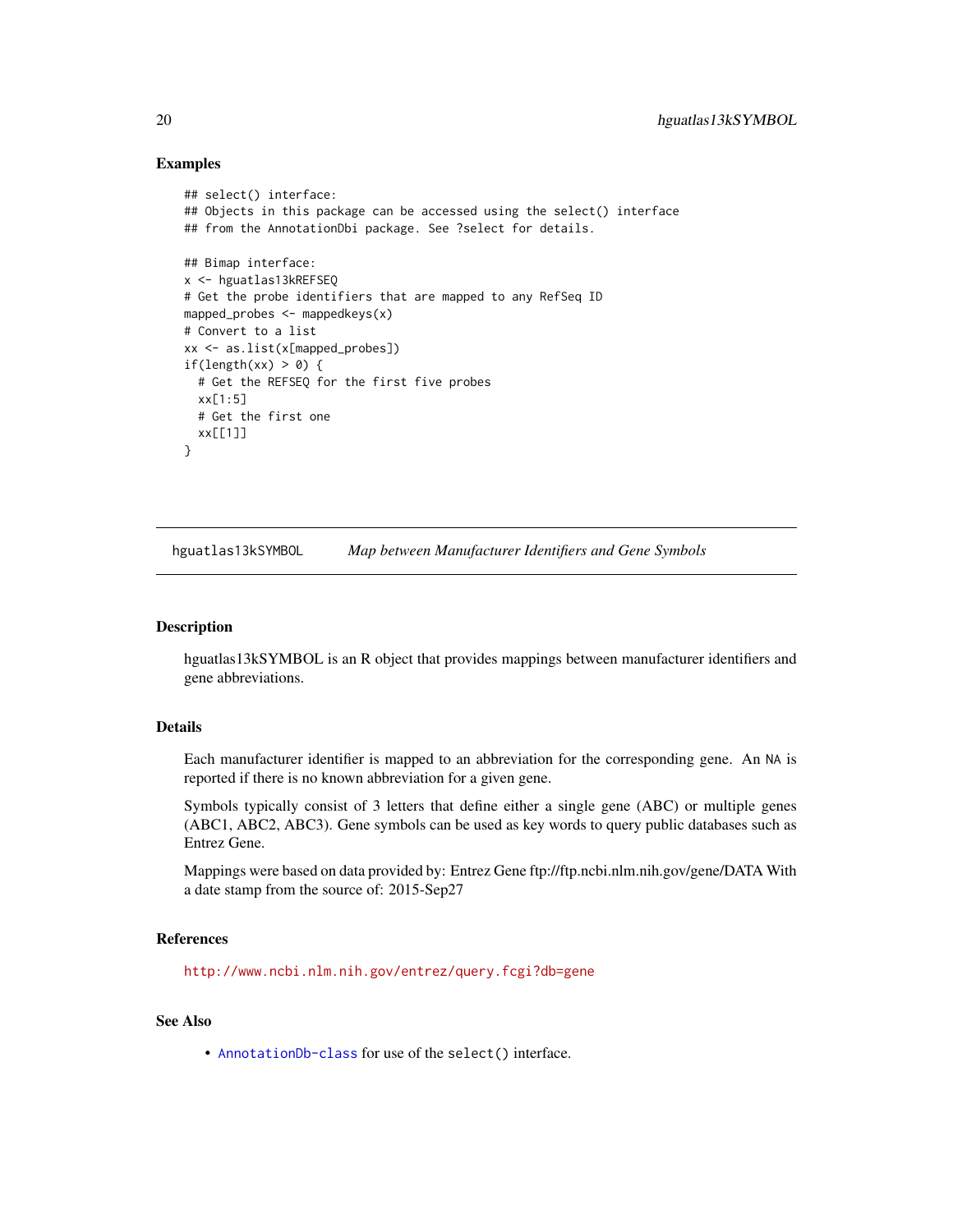## <span id="page-20-0"></span>hguatlas13kUNIGENE 21

#### Examples

```
## select() interface:
## Objects in this package can be accessed using the select() interface
## from the AnnotationDbi package. See ?select for details.
## Bimap interface:
x <- hguatlas13kSYMBOL
# Get the probe identifiers that are mapped to a gene symbol
mapped_probes <- mappedkeys(x)
# Convert to a list
xx <- as.list(x[mapped_probes])
if(length(xx) > 0) {
  # Get the SYMBOL for the first five probes
  xx[1:5]
  # Get the first one
  xx[[1]]
}
```
hguatlas13kUNIGENE *Map between Manufacturer Identifiers and UniGene cluster identifiers*

#### Description

hguatlas13kUNIGENE is an R object that provides mappings between manufacturer identifiers and UniGene identifiers.

## Details

Each manufacturer identifier is mapped to a UniGene identifier. An NA is reported if the manufacturer identifier cannot be mapped to UniGene at this time.

A UniGene identifier represents a cluster of sequences of a gene. Using UniGene identifiers one can query the UniGene database for information about the sequences or the Entrez Gene database for information about the genes.

Mappings were based on data provided by: Entrez Gene ftp://ftp.ncbi.nlm.nih.gov/gene/DATA With a date stamp from the source of: 2015-Sep27

#### References

<http://www.ncbi.nlm.nih.gov/entrez/query.fcgi?db=gene>

#### See Also

• [AnnotationDb-class](#page-0-0) for use of the select() interface.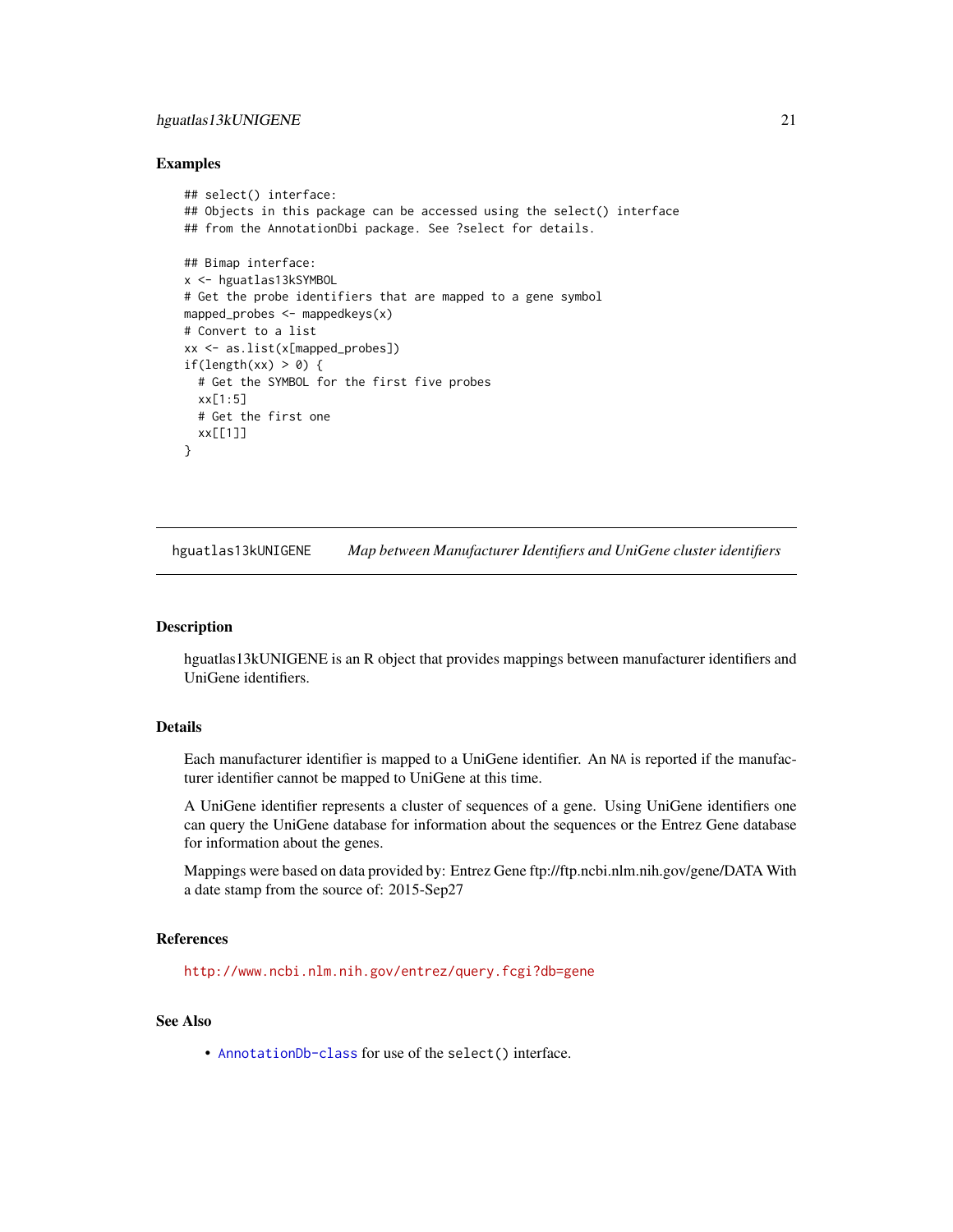#### Examples

```
## select() interface:
## Objects in this package can be accessed using the select() interface
## from the AnnotationDbi package. See ?select for details.
## Bimap interface:
x <- hguatlas13kUNIGENE
# Get the probe identifiers that are mapped to an UNIGENE ID
mapped_probes <- mappedkeys(x)
# Convert to a list
xx <- as.list(x[mapped_probes])
if(length(xx) > 0) {
  # Get the UNIGENE for the first five probes
  xx[1:5]
  # Get the first one
  xx[[1]]
}
```
hguatlas13kUNIPROT *Map Uniprot accession numbers with Entrez Gene identifiers*

#### Description

hguatlas13kUNIPROT is an R object that contains mappings between the manufacturer identifiers and Uniprot accession numbers.

## Details

This object is a simple mapping of manufacturer identifiers to Uniprot Accessions.

Mappings were based on data provided by NCBI (link above) with an exception for fly, which required retrieving the data from ensembl <http://www.ensembl.org/biomart/martview/>

#### See Also

• [AnnotationDb-class](#page-0-0) for use of the select() interface.

```
## select() interface:
## Objects in this package can be accessed using the select() interface
## from the AnnotationDbi package. See ?select for details.
## Bimap interface:
x <- hguatlas13kUNIPROT
# Get the entrez gene IDs that are mapped to an Uniprot ID
mapped_genes <- mappedkeys(x)
# Convert to a list
xx <- as.list(x[mapped_genes])
if(length(xx) > 0) {
```
<span id="page-21-0"></span>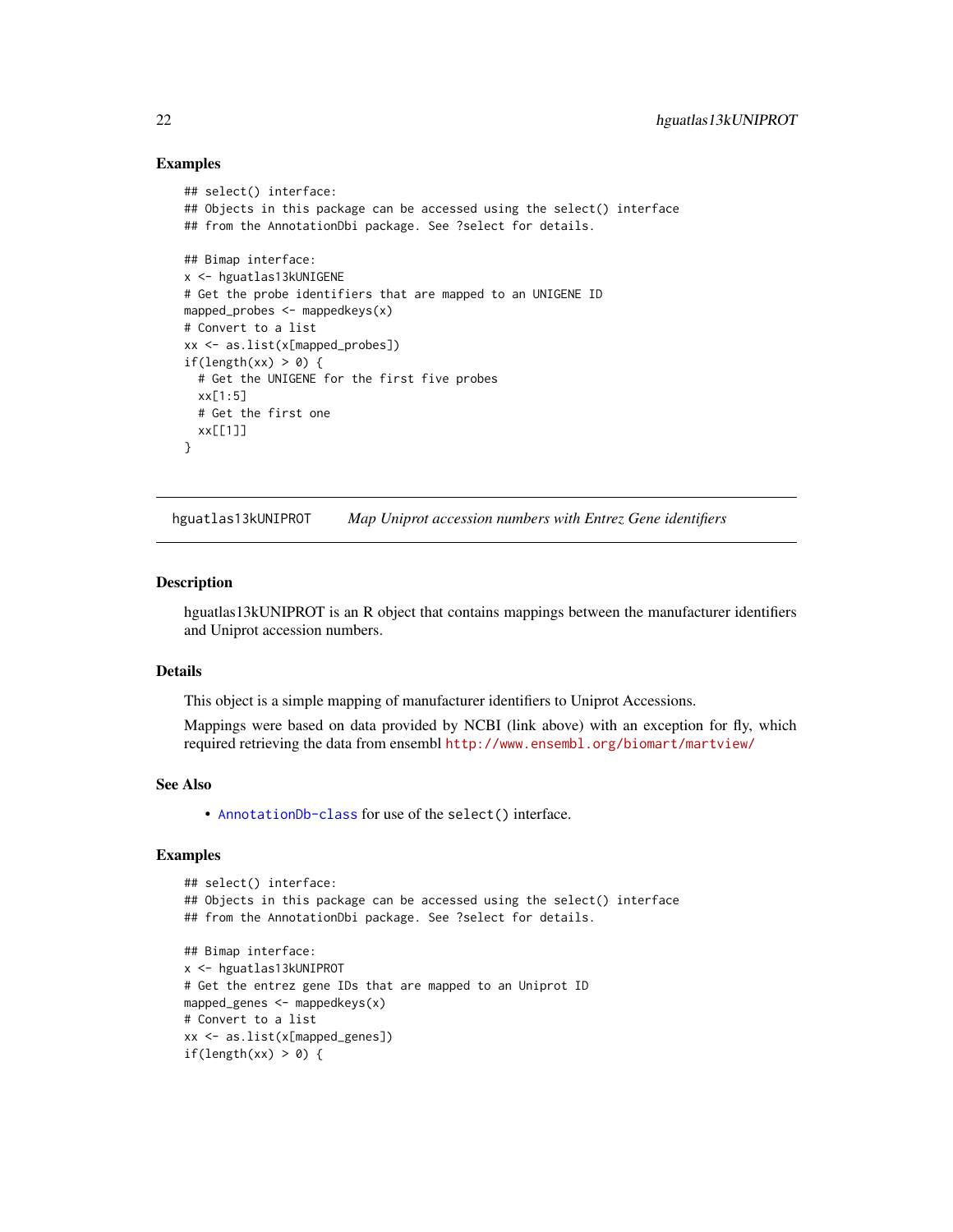```
# Get the Uniprot IDs for the first five genes
 xx[1:5]
 # Get the first one
 xx[[1]]
}
```
hguatlas13k\_dbconn *Collect information about the package annotation DB*

#### Description

Some convenience functions for getting a connection object to (or collecting information about) the package annotation DB.

#### Usage

```
hguatlas13k_dbconn()
hguatlas13k_dbfile()
hguatlas13k_dbschema(file="", show.indices=FALSE)
hguatlas13k_dbInfo()
```
## **Arguments**

| file         | A connection, or a character string naming the file to print to (see the file<br>argument of the cat function for the details). |
|--------------|---------------------------------------------------------------------------------------------------------------------------------|
| show.indices | The CREATE INDEX statements are not shown by default. Use show, indices=TRUE<br>to get them.                                    |

## Details

hguatlas13k\_dbconn returns a connection object to the package annotation DB. IMPORTANT: Don't call [dbDisconnect](#page-0-0) on the connection object returned by hguatlas13k\_dbconn or you will break all the [AnnDbObj](#page-0-0) objects defined in this package!

hguatlas13k\_dbfile returns the path (character string) to the package annotation DB (this is an SQLite file).

hguatlas13k\_dbschema prints the schema definition of the package annotation DB.

hguatlas13k\_dbInfo prints other information about the package annotation DB.

## Value

hguatlas13k\_dbconn: a DBIConnection object representing an open connection to the package annotation DB.

hguatlas13k\_dbfile: a character string with the path to the package annotation DB.

hguatlas13k\_dbschema: none (invisible NULL).

hguatlas13k\_dbInfo: none (invisible NULL).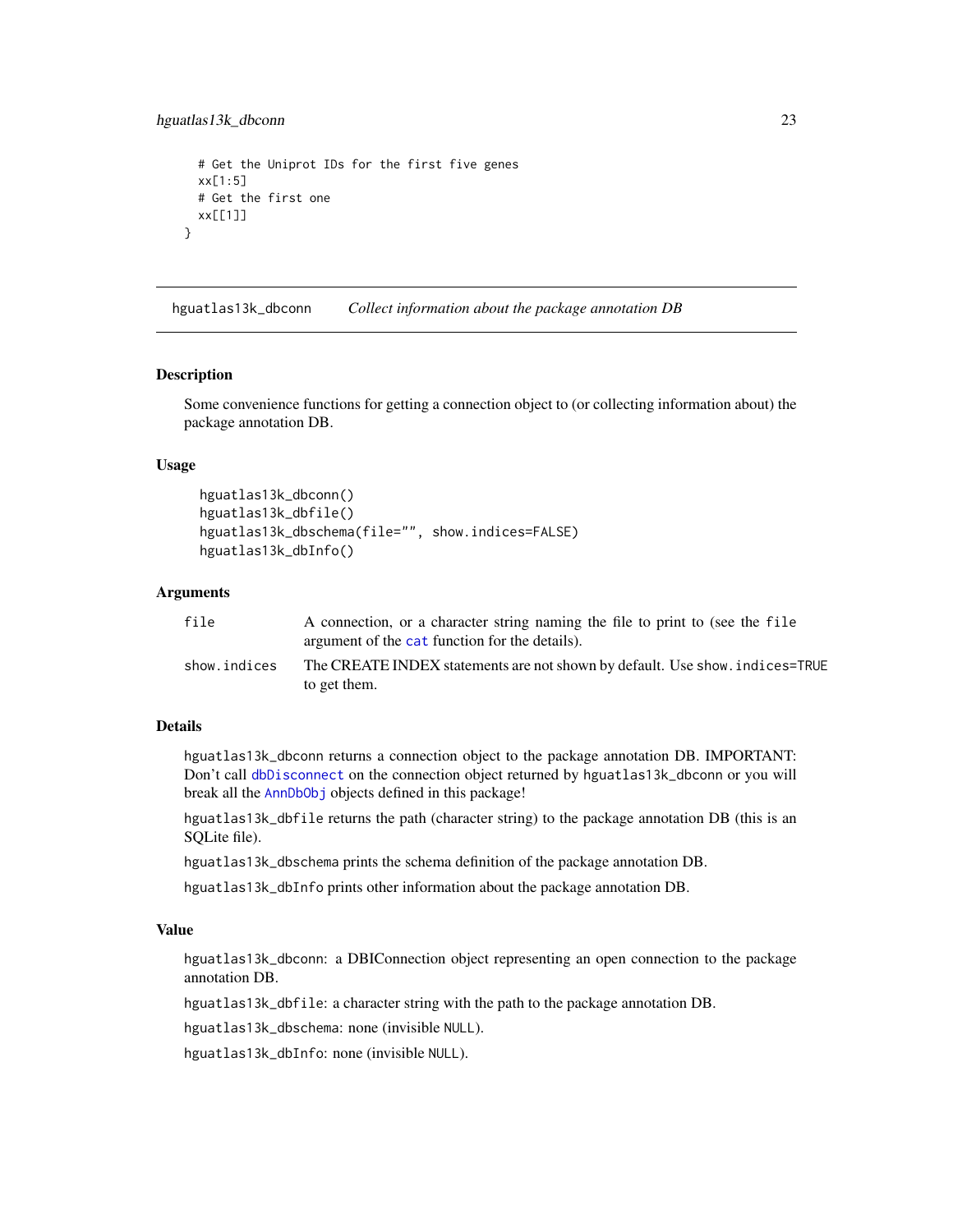## <span id="page-23-0"></span>See Also

[dbGetQuery](#page-0-0), [dbConnect](#page-0-0), [dbconn](#page-0-0), [dbfile](#page-0-0), [dbschema](#page-0-0), [dbInfo](#page-0-0)

## Examples

library(DBI) ## Count the number of rows in the "probes" table: dbGetQuery(hguatlas13k\_dbconn(), "SELECT COUNT(\*) FROM probes")

hguatlas13k\_dbschema()

hguatlas13k\_dbInfo()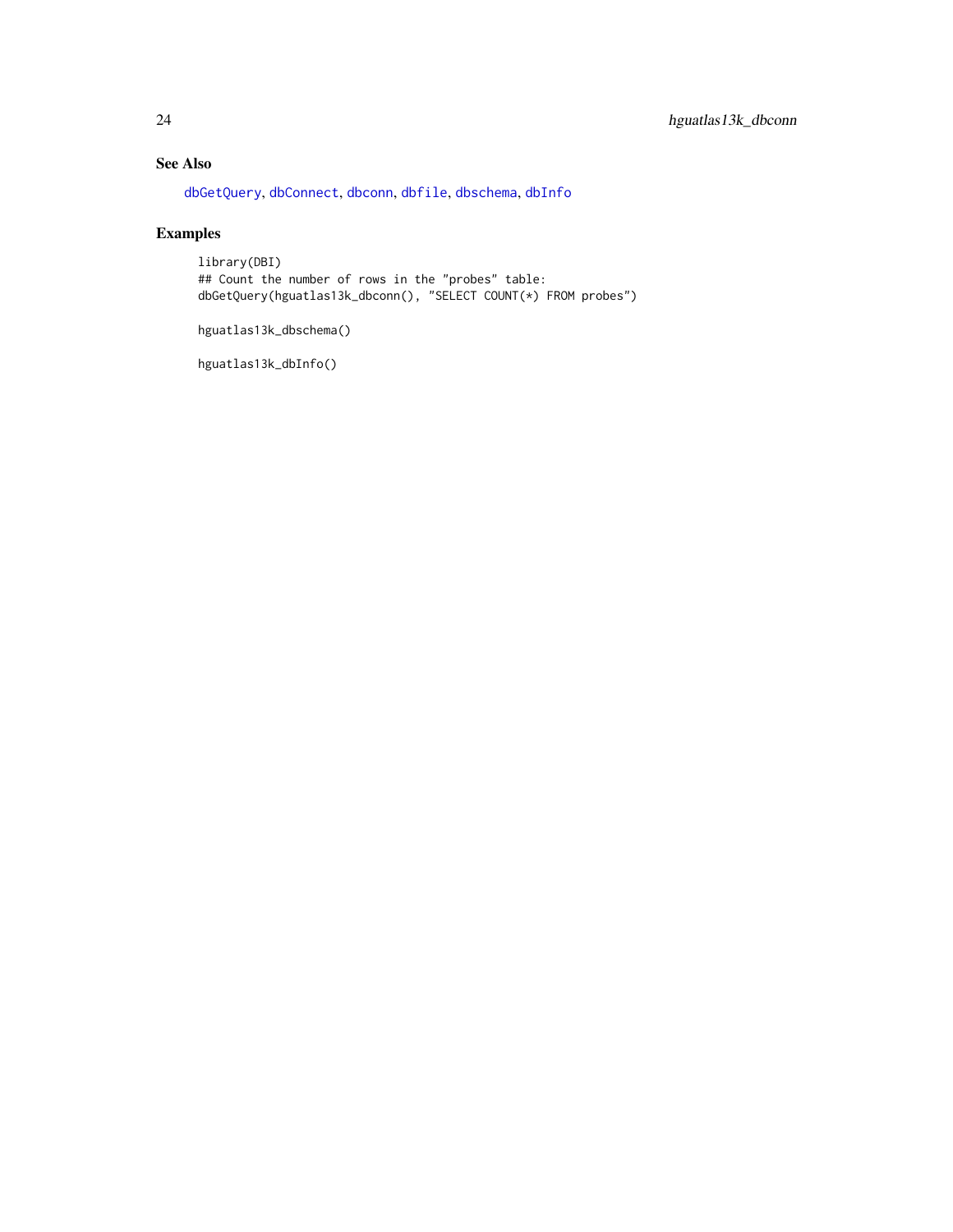# **Index**

∗ datasets hguatlas13k.db, [3](#page-2-0) hguatlas13k\_dbconn, [23](#page-22-0) hguatlas13kACCNUM, [1](#page-0-1) hguatlas13kALIAS2PROBE, [2](#page-1-0) hguatlas13kCHR, [3](#page-2-0) hguatlas13kCHRLENGTHS, [4](#page-3-0) hguatlas13kCHRLOC, [5](#page-4-0) hguatlas13kENSEMBL, [6](#page-5-0) hguatlas13kENTREZID, [7](#page-6-0) hguatlas13kENZYME, [8](#page-7-0) hguatlas13kGENENAME, [9](#page-8-0) hguatlas13kGO, [10](#page-9-1) hguatlas13kMAP, [12](#page-11-0) hguatlas13kMAPCOUNTS, [13](#page-12-0) hguatlas13kOMIM, [14](#page-13-0) hguatlas13kORGANISM, [15](#page-14-0) hguatlas13kPATH, [15](#page-14-0) hguatlas13kPFAM, [17](#page-16-0) hguatlas13kPMID, [17](#page-16-0) hguatlas13kPROSITE, [18](#page-17-0) hguatlas13kREFSEQ, [19](#page-18-0) hguatlas13kSYMBOL, [20](#page-19-0) hguatlas13kUNIGENE, [21](#page-20-0) hguatlas13kUNIPROT, [22](#page-21-0) ∗ utilities hguatlas13k\_dbconn, [23](#page-22-0) AnnDbObj, *[23](#page-22-0)* cat, *[23](#page-22-0)* checkMAPCOUNTS, *[13](#page-12-0)* dbconn, *[24](#page-23-0)* dbConnect, *[24](#page-23-0)* dbDisconnect, *[23](#page-22-0)* dbfile, *[24](#page-23-0)* dbGetQuery, *[24](#page-23-0)*

dbInfo, *[24](#page-23-0)* dbschema, *[24](#page-23-0)*

hguatlas13k *(*hguatlas13k.db*)*, [3](#page-2-0) hguatlas13k.db, [3](#page-2-0) hguatlas13k\_dbconn, [23](#page-22-0) hguatlas13k\_dbfile *(*hguatlas13k\_dbconn*)*, [23](#page-22-0) hguatlas13k\_dbInfo *(*hguatlas13k\_dbconn*)*, [23](#page-22-0) hguatlas13k\_dbschema *(*hguatlas13k\_dbconn*)*, [23](#page-22-0) hguatlas13kACCNUM, [1](#page-0-1) hguatlas13kALIAS2PROBE, [2](#page-1-0) hguatlas13kCHR, [3](#page-2-0) hguatlas13kCHRLENGTHS, [4](#page-3-0) hguatlas13kCHRLOC, [5](#page-4-0) hguatlas13kCHRLOCEND *(*hguatlas13kCHRLOC*)*, [5](#page-4-0) hguatlas13kENSEMBL, [6](#page-5-0) hguatlas13kENSEMBL2PROBE *(*hguatlas13kENSEMBL*)*, [6](#page-5-0) hguatlas13kENTREZID, [7](#page-6-0) hguatlas13kENZYME, [8](#page-7-0) hguatlas13kENZYME2PROBE *(*hguatlas13kENZYME*)*, [8](#page-7-0) hguatlas13kGENENAME, [9](#page-8-0) hguatlas13kGO, [10](#page-9-1) hguatlas13kGO2ALLPROBES, *[11](#page-10-0)* hguatlas13kGO2ALLPROBES *(*hguatlas13kGO*)*, [10](#page-9-1) hguatlas13kGO2PROBE *(*hguatlas13kGO*)*, [10](#page-9-1) hguatlas13kLOCUSID *(*hguatlas13kENTREZID*)*, [7](#page-6-0) hguatlas13kMAP, [12](#page-11-0) hguatlas13kMAPCOUNTS, [13](#page-12-0) hguatlas13kOMIM, [14](#page-13-0) hguatlas13kORGANISM, [15](#page-14-0) hguatlas13kORGPKG *(*hguatlas13kORGANISM*)*, [15](#page-14-0) hguatlas13kPATH, [15](#page-14-0) hguatlas13kPATH2PROBE